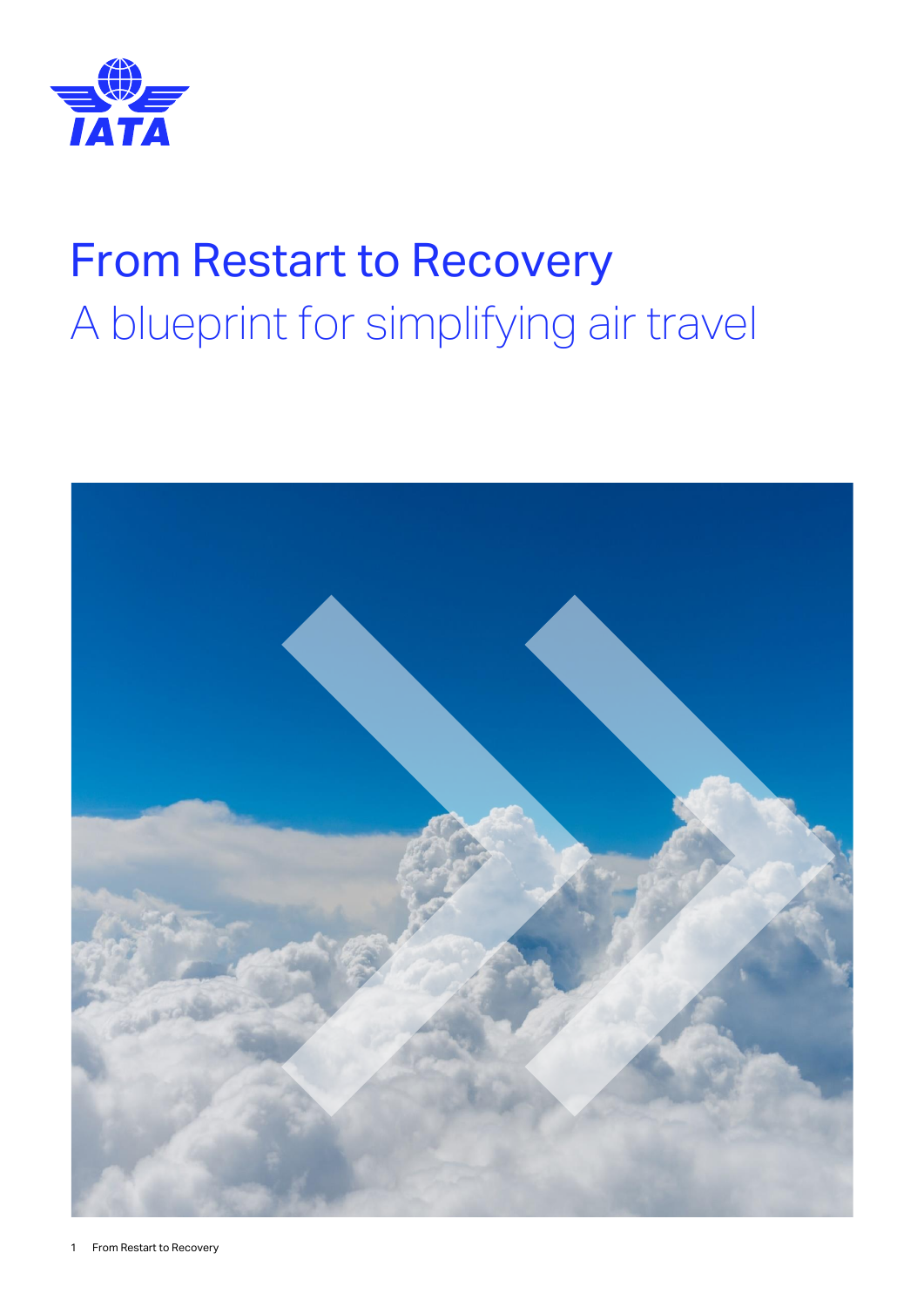

### **Contents**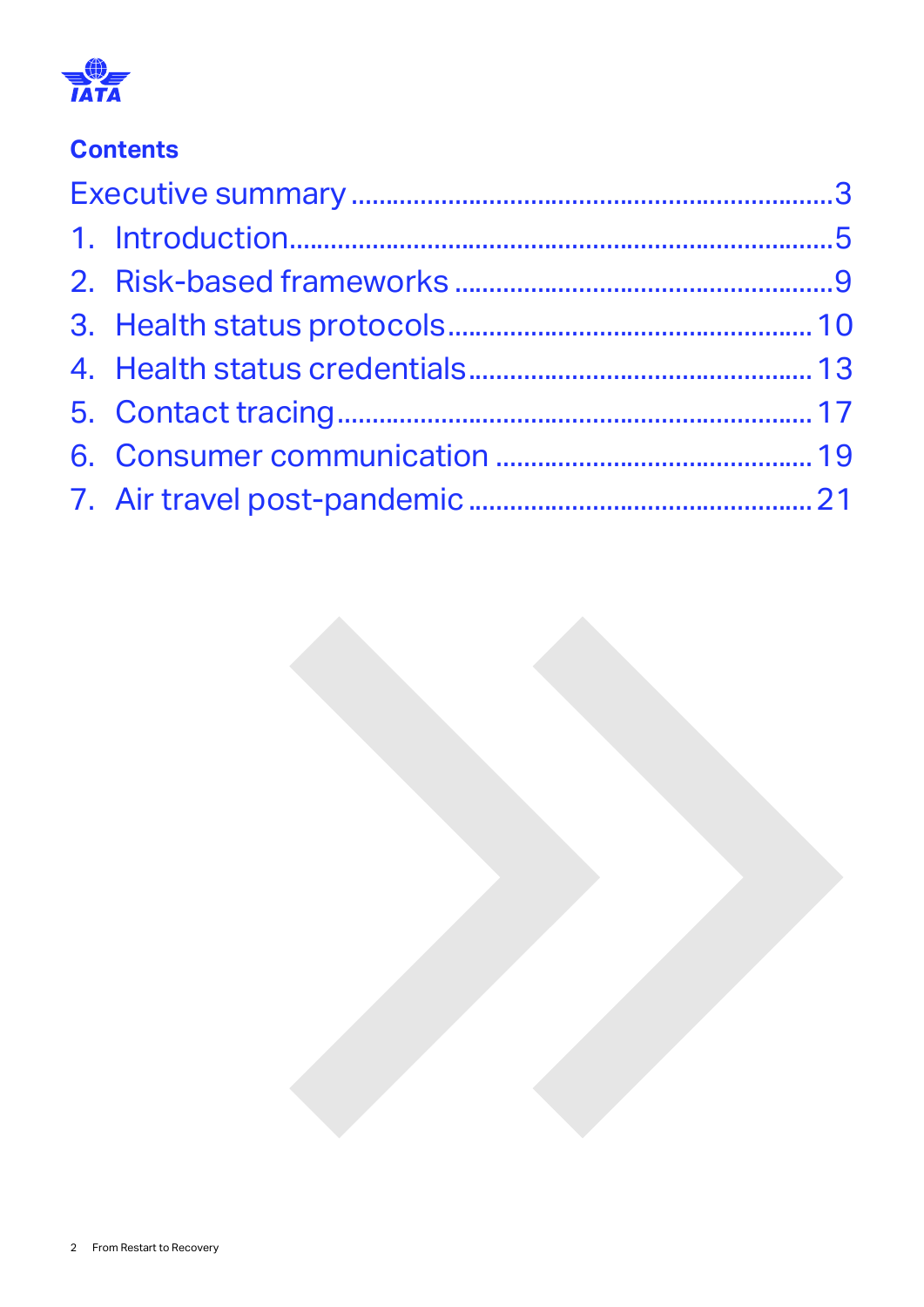

## <span id="page-2-0"></span>Executive summary

It is almost two years since the SARS-COV2 virus was first detected. In this time, our understanding of the virus and our ability to respond to it have evolved considerably, most notably through the development and distribution of a number of highly effective vaccines. It is also clear, however, that the virus will not be eliminated and so the world is adapting to the need to learn to live with the virus.

International guidance from the World Health Organization (WHO) and the International Civil Aviation Organization (ICAO) supports a risk-based approach to international travel. This guidance has been translated into national level policy by many countries as well as operational practice for industry stakeholders.

Most States have now reopened their borders, at least partially, or announced plans to do so. However, almost all countries have implemented extensive requirements that air travelers and airlines must comply with, with little or no coordination between countries or consistency in the measures being applied.

As the world transitions from the acute, pandemic phase of COVID-19 towards management of SARS-COV2 as an endemic virus, the aviation sector is preparing to move from the initial restart phase towards a focus on recovery. There is now a need to move towards a set of medium-term measures that are simpler, more predictable and more consistent.

In the Ministerial Declaration of the ICAO High Level Conference on COVID-19 (HLCC), States acknowledged that greater harmonization and alignment between countries is important in order to safely restore international connectivity, support the safe recovery of international civil aviation. rebuild the confidence of the travelling public and facilitate revival of the global economy. This is designed to help governments by providing practical recommendations for the implementation of the commitments made at the HLCC.

This document sets out a blueprint for aviation recovery in this next phase. Its objective is to simplify air travel in the context of COVID-19 and to do so by building on good examples that are being deployed around the world.

The blueprint is focused on three key areas to make the international air travel experience simpler, more predictable and more consistent:

- Adoption of simplified health protocols with travel barriers removed for fully vaccinated passengers and pre-departure antigen testing for non-vaccinated travelers;
- Implementation of digital solutions for the processing of health credentials, collection of traveler information and communication of travel requirements;
- Application of proportionate, risk-based COVID-19 measures with a continuous review process

#### **Risk frameworks**

As the Delta variant has become dominant around the world, almost all States have recognized that COVID elimination strategies are not sustainable. In this scenario, there is a general recognition that a risk-based approach is required to facilitate reopening of borders and recovery of international travel, consistent with WHO guidance. Under such an approach, given that the risks of COVID-19 transmission can not be eliminated, risk should be managed using the same principles that have been developed to effectively managed safety and security risks.

In order to rebuild consumer confidence and facilitate operational implementation, risk frameworks should be clear and transparent to enable them to be communicated to and understood by all stakeholders. Predictability and stability are also required to further accelerate recovery of demand and a return to more normal travel patterns. At the same time, risk frameworks should be subject to regular review and should be updated periodically as the COVID-19 situation evolves.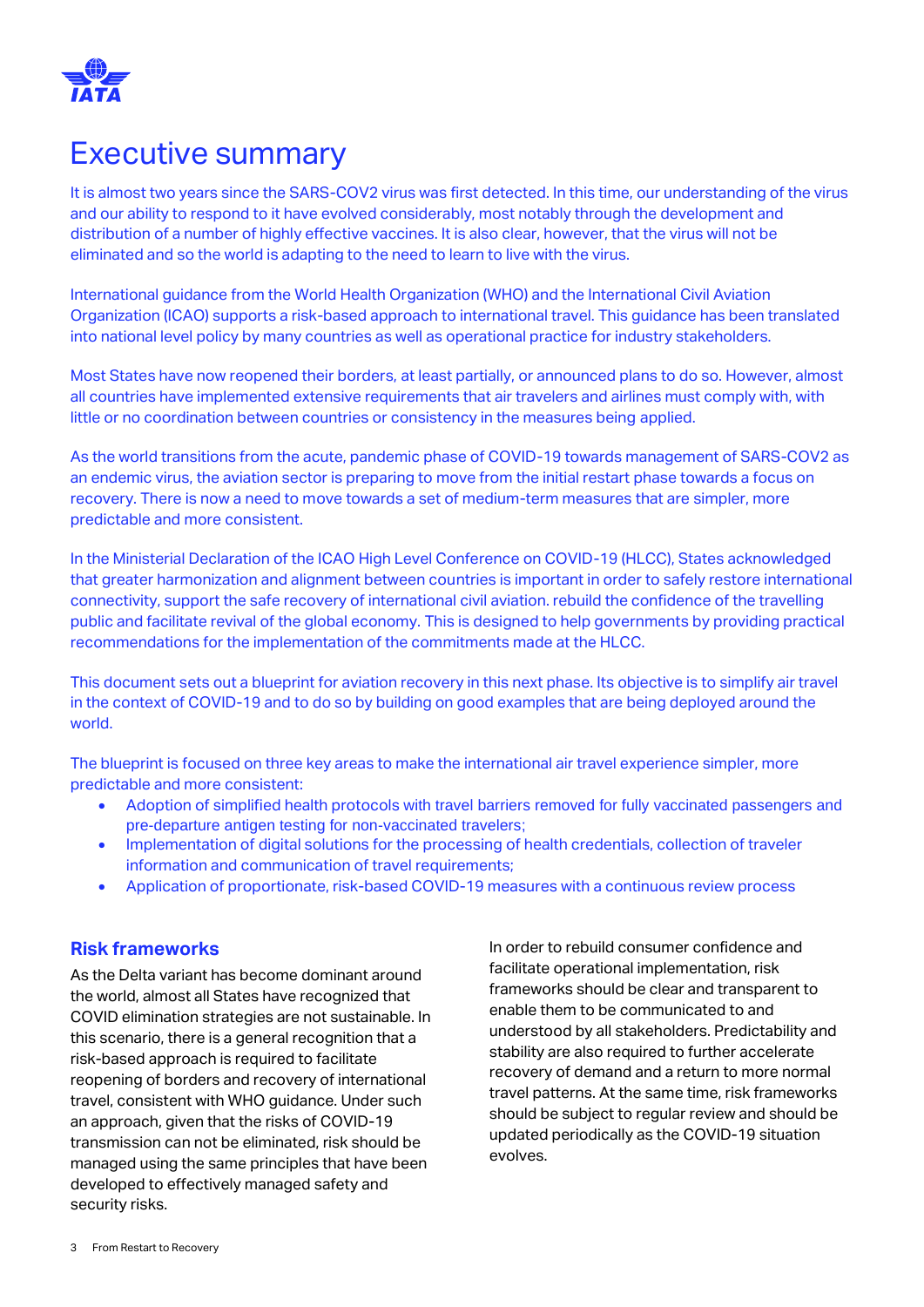

#### **Health status protocols**

Health protocols should be consistent, stable and streamlined to support the transition of international travel from restart to recovery.

Vaccination offers the single best protection against COVID-19 and it is important to make vaccines available to all as quickly as possible both to accelerate the end of the pandemic and also to support the full restoration of global mobility.

Vaccinated travelers should not face any additional barriers, while testing should enable those without access to vaccines, including minors, to travel without quarantine. Antigen tests are the key to cost-effective and convenient testing regimes that do not constitute a barrier to travel.

The health protocols in place in the European Union are a good example of a risk-based approach that is consistent with the recommendations set out in this document.

#### **Health credentials**

More and more governments are looking to implement digital solutions to issue and verify vaccination (as well as test, and recovery) certificates using QR codes both in paper and electronic form. Well-designed digital solutions have many benefits including user-friendliness, reduced fraud and pre-travel verification.

In addition to compliance with international standards and guidance, digital solutions should be interoperable with the systems used by other countries, ensure adequate protection of travelers' personal data and support pre-travel document verification processes.

Digital health credentials should support use in both paper and digital format. Credentials should be produced in the national language(s) of the issuing country as well as English and be provided free of charge.

The European Digital COVID Certificate (DCC) is a good example of a digital health credential that is in use in all 27 European Union Member States with

credentials in 18 non-EU countries having achieved equivalence with the DCC standards. IATA Travel Pass is a mobile application that helps travelers to store and manage their verified certifications for COVID-19 tests or vaccines. The EU DCC and IATA Travel Pass are complementary solutions.

#### **Consumer communication**

IATA's polling of consumers found that the patchwork of complex and confusing COVIDrelated health rules and requirements when they travel is a barrier to travel. 73% of respondents who had traveled since June 2020 found it challenging to understand what rules applied for a trip and said COVID-19 paperwork was challenging to arrange.

There is a need for governments to make it easier for passengers to get access to clear, reliable and timely information on any health protocols and other measures that apply to their trip and how to comply with those requirements.

Switzerland's interactive "Travelcheck" tool is a good example of web-based tool that enables travelers to Switzerland to understand the requirements for the journey.

#### **Air travel post pandemic**

As the world adapts to COVID-19 being an endemic disease, it is important to look ahead to a more normal flying experience. Public measures should only be in place as long as they are needed. Governments and industry stakeholders should start preparing now for the transition to a situation in which the measures set out in this document are no longer required.

At the same time, COVID-19 has highlighted the need to accelerate the adoption of technology solutions to provide a genuinely contactless, safe and seamless travel experience to passengers.

Finally, Governments and industry should work together to ensure that aviation is better prepared for future health emergencies, including through better collaboration and communication between aviation and health sector at local, national and international levels.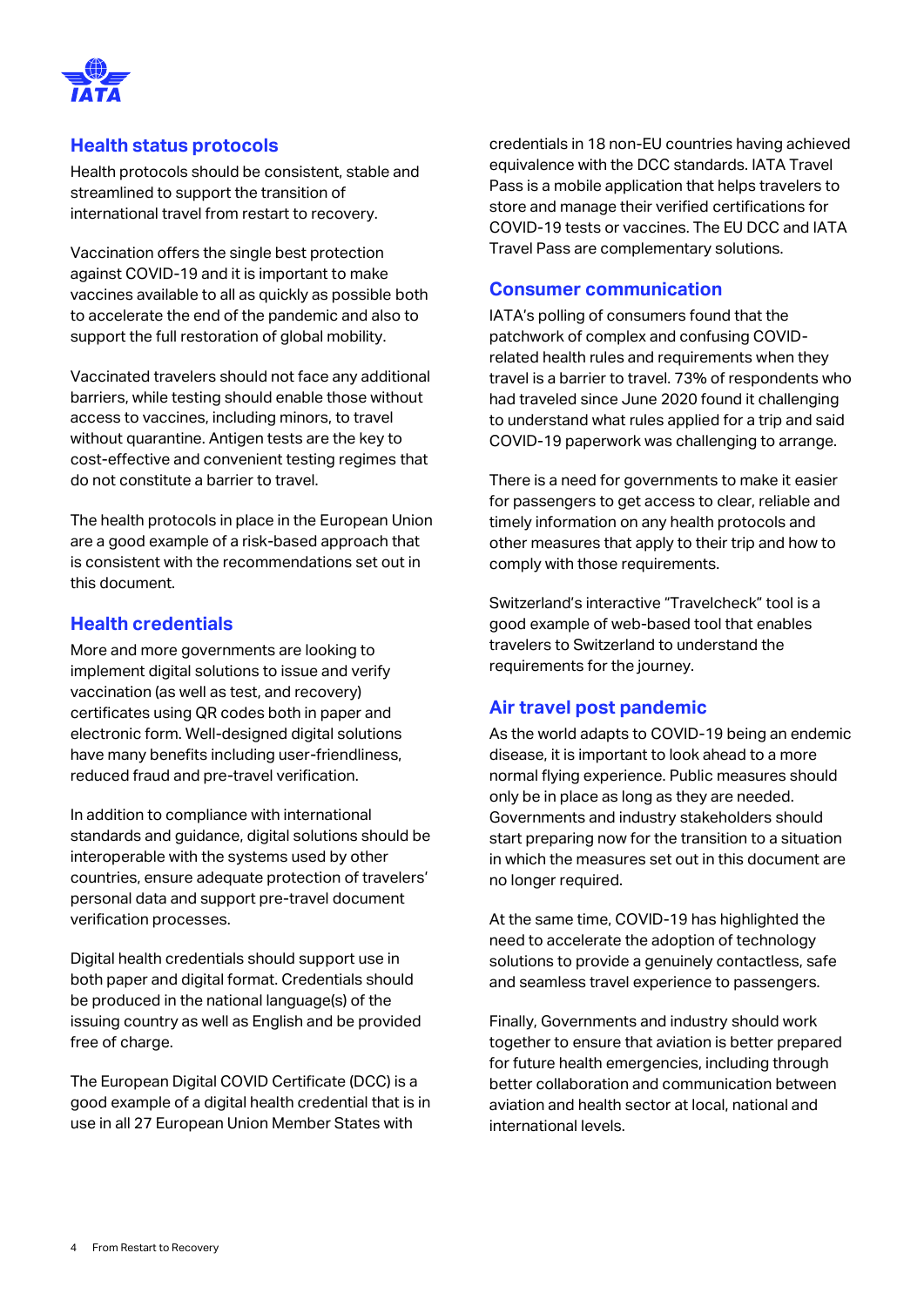

# <span id="page-4-0"></span>1. Introduction

### **Context**

Almost two years have passed since the SARS-COV2 virus was first detected. In this time, much has changed in our understanding of the virus and our ability to respond to it, in particular through the development and distribution of a number of highly effective vaccines. There is also a significant body of international guidance available to States and stakeholders, which has translated into national level policy and operational practice.

#### **Public health**

From a public health perspective. the development of several COVID-19 vaccines, all of which are highly effective in reducing infection, severe disease and death, in such a rapid timeframe is a triumph of science. There are also a number of treatments in development which raise the prospect of a further improvement in our ability to mitigate the impact of the virus.

The emergence of new variants in late 2020 and early 2021 changed the dynamics of transmission of the virus. The Delta variant has gradually become dominant around the world and its increased transmissibility has led to almost all countries, with the exception of China, having abandoned zero-COVID strategies. Most countries are now preparing to live with COVID and at a global level there is an understanding that the world is in a transition from a pandemic emergency to an endemic scenario. However, different countries are moving at very different speeds.

#### **International policy guidance**

The World Health Organization (WHO) has published guidance supporting the risk-based resumption of international travel. In the aviation sector, the ICAO Council Aviation Recovery Task [Force \(CART\)](https://www.icao.int/covid/cart/Pages/default.aspx) has issued three sets of Take-Off Guidance and in October 2021 ICAO published the Third Edition of it[s Manual on COVID-19 Cross-](https://www.icao.int/covid/cart/Documents/10152_manual_3rd_edition.en.pdf)[Border Risk Management.](https://www.icao.int/covid/cart/Documents/10152_manual_3rd_edition.en.pdf) In addition, there have been regional initiatives such as those promoted by the African Union or the European Union and efforts by multilateral organizations, including the [OECD initiative for safe international mobility](https://www.oecd.org/coronavirus/policy-responses/oecd-initiative-for-safe-international-mobility-during-the-covid-19-pandemic-including-blueprint-d0594162/) during the COVID-19 pandemic.

#### **National policies and travel measures**

At a national level, most States have now reopened borders, at least partially, or announced plans to do so.

However, the binary concept of borders being opened does not properly reflect the volume of travel measures in place for international travel. The International Organization for Migration (IOM) counted more than 100,000 different travel measures in place globally as of September 2021. This gives a sense of the extent to which the situation is very fragmented, with measures related to vaccination, testing protocols, exemptions and certification all varying widely from country to country.

Similarly, the International Travel Stringency Index, produced by Oxford University uses a graded approach to assess the degree to which travel measures represent a barrier to entry to different countries. Figure 1 shows that, even in countries where borders have been largely "open" for over a year, public health measures mean that travel is much more complex than it was in January 2020. Moreover, using this measure, the relative differences between the most liberal and the most restrictive countries are much smaller than they would appear if using a binary classification of open or closed. While the goal of harmonization may be unrealistic, it is clear that the focus of the next phase of recovery must be on increased convergence and greater consistency of measures.

Figure 1: International travel stringency index weighted by population (Jan 2020-Sep 2021) Source: IATA Economics analysis based on data from Oxford University

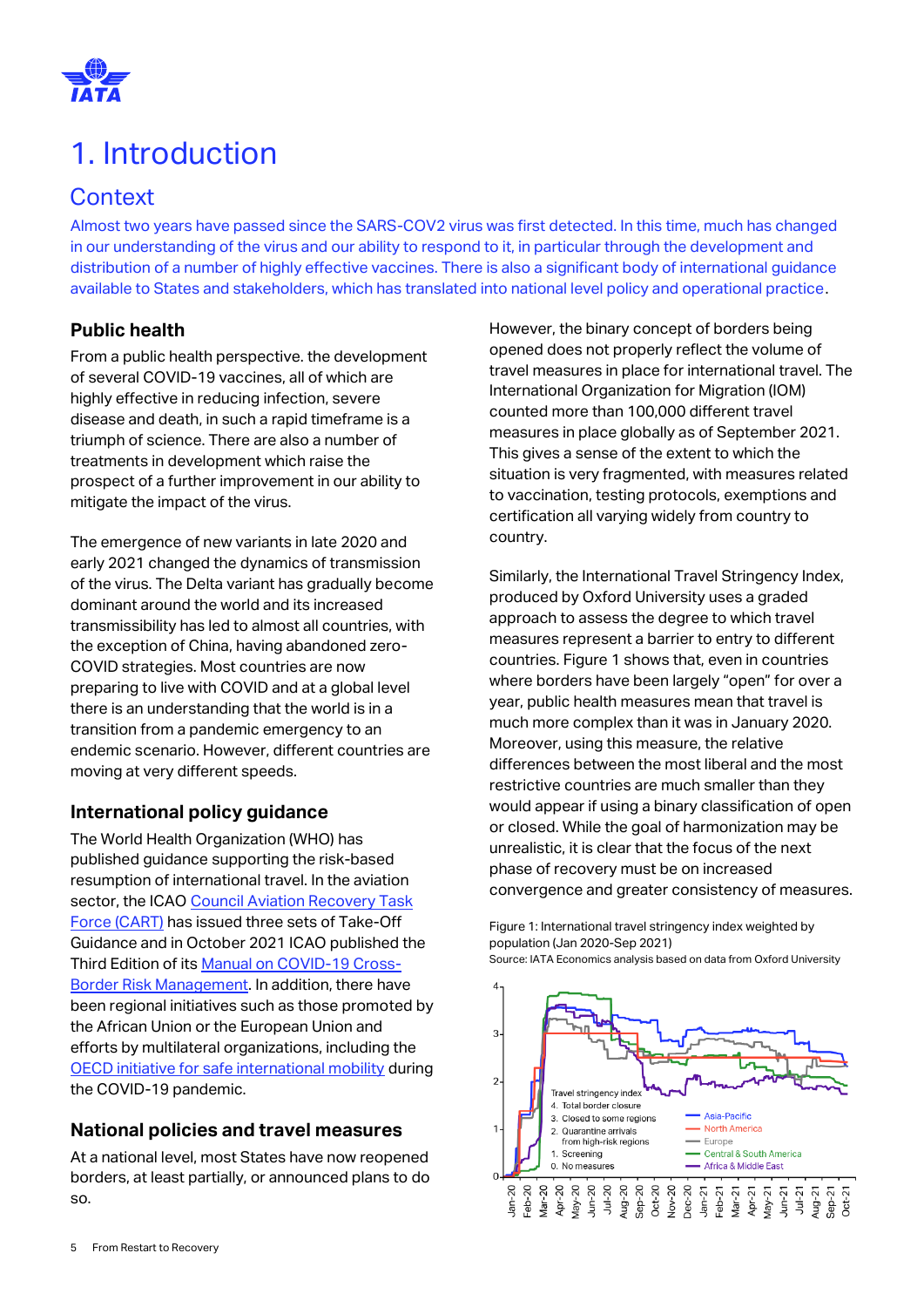

### The challenge of a fragmented patchwork of measures

The current fragmented patchwork of travel measures and restrictions undermines traveler confidence and so acts as a brake on demand. Those travelers who do fly are subject to significantly longer processing times at check-in, border control and other points along the journey, disrupting the quality of their journey experience and generating crowding and congestion. Fragmented rules also increase operational complexity for airlines.

#### **Consumer confidence and demand**

IATA's polling of consumers<sup>1</sup> found that the patchwork of complex and confusing COVIDrelated health rules and requirements when they travel is a barrier to travel. 73% of respondents who had traveled since June 2020 found it challenging to understand what rules applied for a trip and said COVID-19 paperwork was challenging to arrange.

This lack of consumer confidence inhibits the sector's recovery. While traffic volumes in domestic markets, measured in Revenue Passenger Kilometers (RPKs), had largely rebounded to January 2020 levels by July 2021, in international markets traffic was still tracking at less than 40% of pre-pandemic levels, even in markets such as intra-Europe which were largely open following the introduction of the European Digital Covid Certificate (DCC).

Where borders reopened and then closed again shortly afterwards due to an increase in case numbers, the negative impact on confidence and demand was even greater. This highlights the importance of stability and predictability.

#### **Operational complexity**

From the perspective of operations, a patchwork of rules poses huge challenges to a global network industry.

Airlines must determine whether passengers and crew comply with the travel measures that apply to their itinerary. Where these vary as a function of

origin country, destination country, transit point, vaccination status it is common that multiple combinations of requirements apply to the different individual passengers on the same flight. If document verification of vaccination certificates or test results must be performed manually this adds significant time to check-in and other processes, potentially resulting in queuing and congestion within the airport terminal. Some airlines have reported that check-in desks are fully staffed even though international travel volumes are only a fraction of pre-pandemic due to the time taken to verify travel documents where digital health credentials are not available.

Figure 2 illustrates modelling which shows how airport processing times could increase as travel volumes increase, unless digital solutions are implemented widely.

Figure 2: Airport processing times at different traffic levels Source: IATA modelling



### The need for consistency, stability and simplification

As States' public health policies towards convergence and the aviation sector moves from restart to recovery there is a need to move towards a set of medium-term measures that are more:

▪ **Consistent**: While full harmonization may not be a realistic goal, there is a need to reduce variances between countries. Even where countries have different attitudes, recognizing that some States will be more conservative for a period, working within a common framework will be important.

**<sup>1</sup> 4,700 respondents in 11 markets**

<sup>6</sup> From Restart to Recovery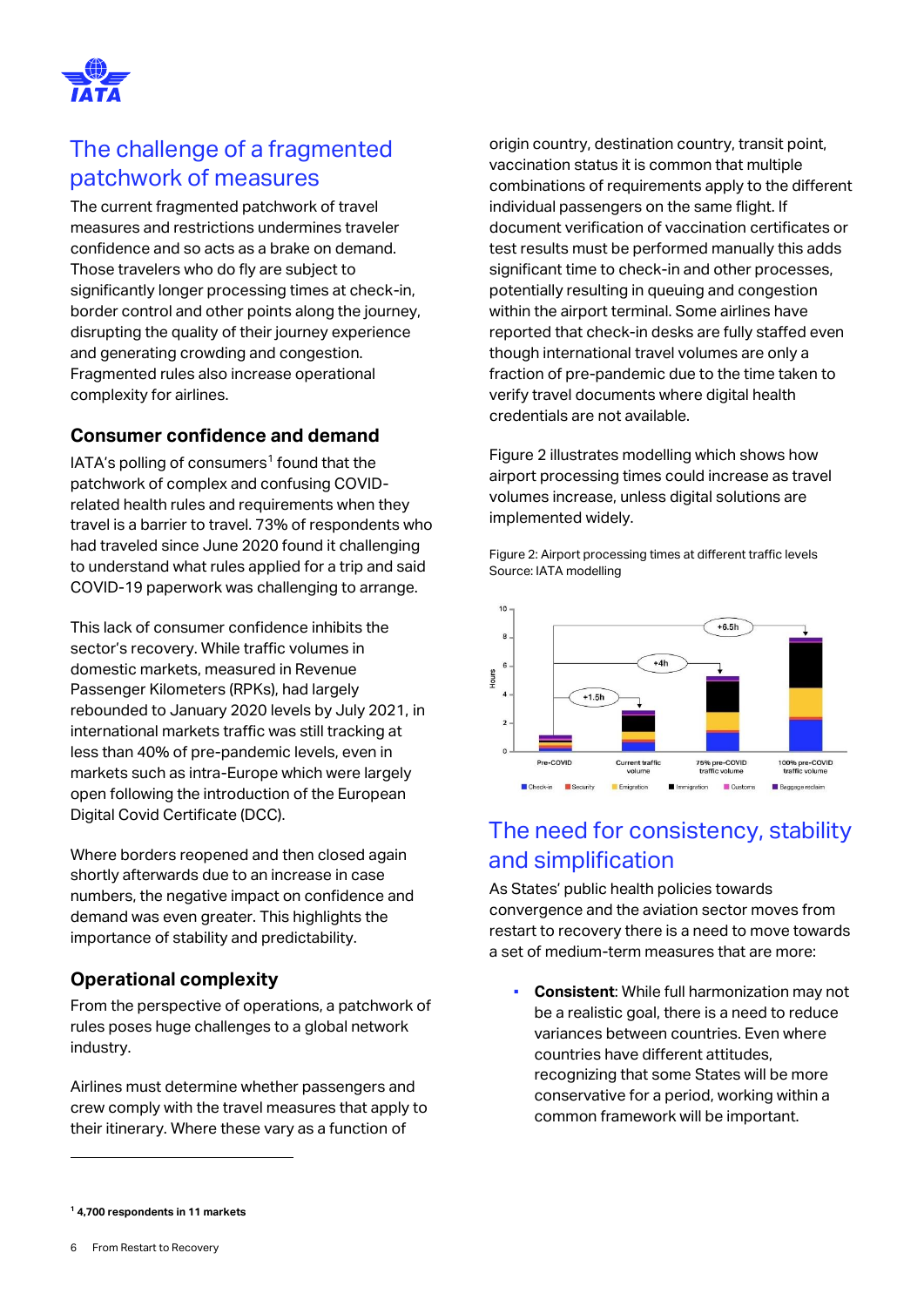

- **Stable and predictable**: To facilitate restoration of consumer confidence and a durable recovery in demand for international travel, there is a need for measures to be predictable and relatively stable. Where international travel is subject to a start-stop approach with borders reopening and then closing again at short notice, this has a lasting impact on travel behaviour. This means that measures need to build in a degree of resilience to changes in the public health situation.
- **Simplified and streamlined**: Measures need to be easier for consumers to understand and for carriers to comply with. As the world transitions from pandemic to endemic, those measures that are not effective or that are no longer justified by the epidemiological situation should be removed.

### Building on the ICAO High Level Conference on COVID-19

ICAO Member States acknowledged these challenges, and the profound impact that they are having on global connectivity and mobility as well as the recovery of the global economy, at the High Level Conference on COVID-19 (HLCC) in November 2021.

The HLCC also recognized the role of air transportation in the distribution of vaccines as well as essential medical supplies and personnel in support of the global effort to combat the COVID-19 pandemic as well as other crises and emergencies.

States committed to continue to follow a "multilayer" risk management strategy for international civil aviation, which is adaptable, proportionate, nondiscriminatory and guided by scientific evidence in close cooperation and coordination with public health sector, with agreed practices harmonized to the greatest extent possible and underpinned by regular review, monitoring and timely informationsharing among States."

States also committed to ensuring the interoperability of digital applications as well as secure methods for the transmission and validation of pandemic-related testing, vaccination and recovery certification that protect traveler privacy.

The Conference acknowledged that these commitments are critical in order to safely restore international connectivity, support the safe recovery of international civil aviation. rebuild the confidence of the travelling public and facilitate revival of the global economy.

### Purpose and structure of this document

The purpose of this document is to provide a practical and pragmatic way forward for implementation of the objectives agreed at the High-Level Conference on COVID-19.

The document provides key principles to be followed in implementing public health measures affecting international travel. The principles are based on international guidance, where available, and consistent with the latest scientific research. In particular, it is fully aligned with WHO Policy & Technical guidance as well as the work of the ICAO Council Aviation Recovery Task Force (CART) and ICAO's Manual on COVID-19 Cross-border Risk Management.

The recommendations are supported by real-world examples to illustrate how these can be followed by States in the near term. The emphasis is on building on solutions that are in use or in the process of deployment in different parts of the world rather than focusing on "blue-sky" initiatives that would take months or even years to be ready for implementation, by which time the measures may no longer be needed.

Linked to this, a key principle of the document is that measures should be temporary and that the long-term objective should be for them to be progressively removed as the public health situation normalizes and once it is safe to do so without endangering public health or the recovery of aviation and the global economy.

#### **Structure**

The document covers the following themes:

- Risk-based frameworks
- Health status protocols
- Health status credentials
- Contact tracing
- Communication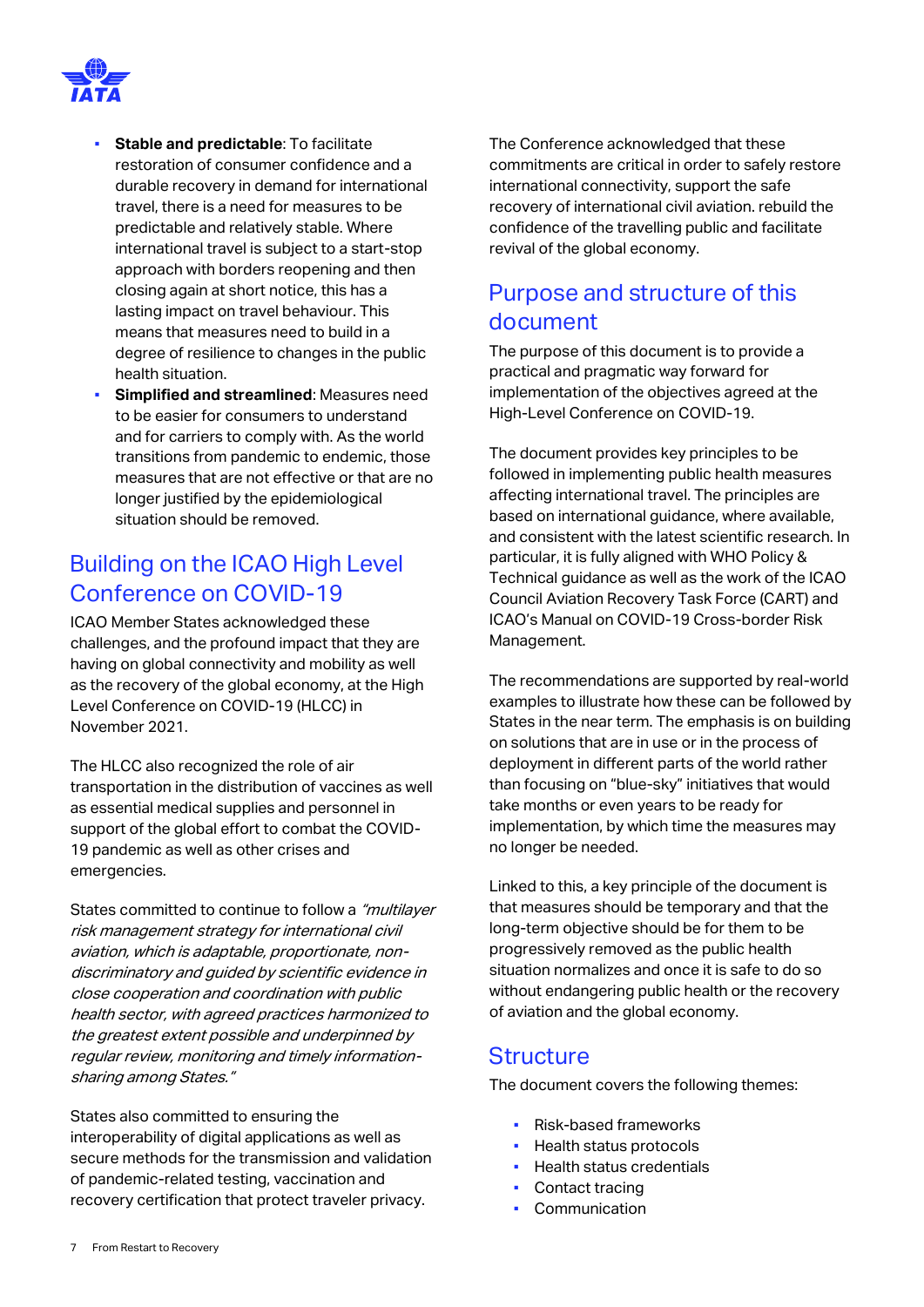

Collectively, the recommendations set out in these five sections form a blueprint that IATA encourages States to align with.

Lastly, the final chapter takes a forward look and considers three priorities for the medium-term:

- **•** Preparing for the transition to a situation in which the measures set out in this document are longer required and in which there is a return to a more normal flying experience.
- Accelerating the development and adoption of technology in the future passenger process to simplify some of the factors that have complicated travel during COVID-19
- **Ensuring that the aviation sector is better** prepared for future health emergencies.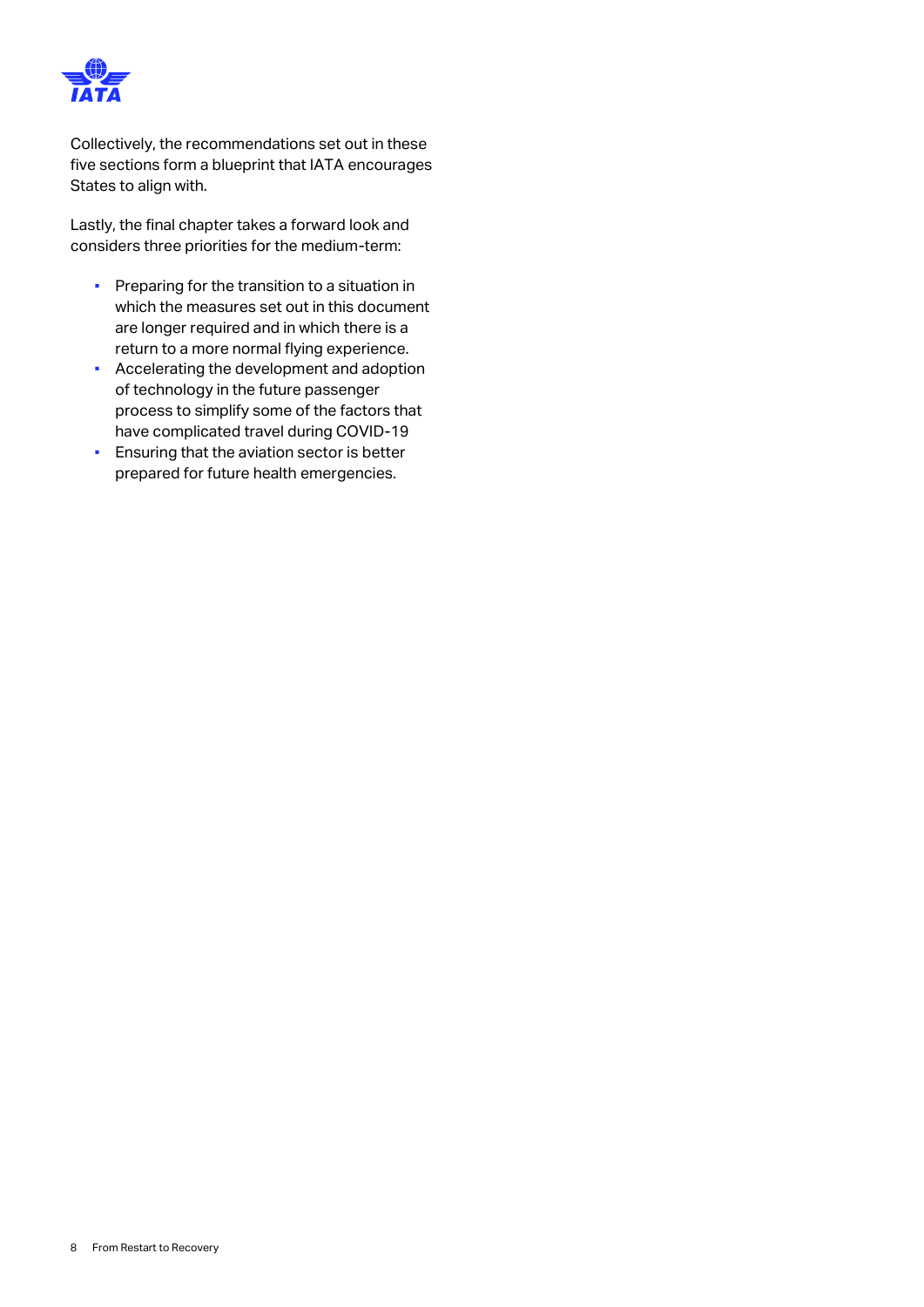

# <span id="page-8-0"></span>2. Risk-based frameworks

As the Delta variant has become dominant around the world, almost all States have recognized that COVID elimination strategies are not sustainable and that a risk-based approach is required to facilitate reopening of borders and recovery of international travel, consistent with WHO guidance.

In order to rebuild consumer confidence and facilitate operational implementation, risk frameworks should be clear and transparent to enable them to be communicated to and understood by all stakeholders. Predictability and stability are also required to further accelerate recovery of demand and a return to more normal travel patterns. At the same time, risk frameworks should be subject to regular review and should be updated periodically as the COVID-19 situation evolves.

#### International guidance

[WHO](https://www.who.int/publications/i/item/WHO-2019-nCoV-Policy-Brief-Risk-based-international-travel-2021.1) recommends that States implement a riskbased approach to the facilitation of international travel in the context of COVID-19<sup>2</sup>. WHO advises that States should be transparent on the use of travel measures and their public health rationale. In accordance with the International Health Regulations, public health risk mitigation measures such as masking, testing and vaccination should be based on risk assessments and consider local circumstances.

### Key principles

**Predictability and stability** are critical for enhancing traveler confidence and to support airlines and other industry stakeholders with operational planning. Where rules change at short notice and based on fluctuating criteria, a significant share of would-be travelers will be deterred from flying or will only book at the last minute. It is clear that, while there has been significant pent-up demand when markets initially reopen, it is important for markets to remain open

based on a consistent and stable set of measures in order to provide certainty for consumers and facilitate sustainable recovery in travel.

**Clarity and transparency** are important to support predictability. Where this transparency is absent and rules without warning or a clear rationale, this leads to operational disruption and erodes traveler confidence. States should make information available about the criteria that are used in the risk assessments including relevant input data as well as the calculation methodology.

**Regular review** and updating of risk frameworks are important to ensure that they evolve as understanding of the virus and the associated epidemiological situation shifts. In line with the previous point around predictability of the system, where changes to risk frameworks are recommended these should be announced significantly ahead of implementation which clear discussion of the relevant triggers for the changes.

As an example of a recommended adjustment to frameworks, as vaccination rates in the local population increase and dilute the link between cases and mortality, States should consider using measures such as hospitalizations as leading indicators in their risk frameworks rather than simply using case numbers.

**Non-discrimination:** Risk frameworks should be non-discriminatory with regard to international travel and should be consistent with and complementary to domestic policy. In practice, if the domestic economy is open without or with very few restrictions, then international travel should also be facilitated. Similarly, the measures applied to air travel should be consistent with those applied to other transport modes, including private vehicles.

**<sup>2</sup> World Health Organization, Policy considerations for implementing a risk-based approach to international travel in the context of COVID 19, 2 July 2021**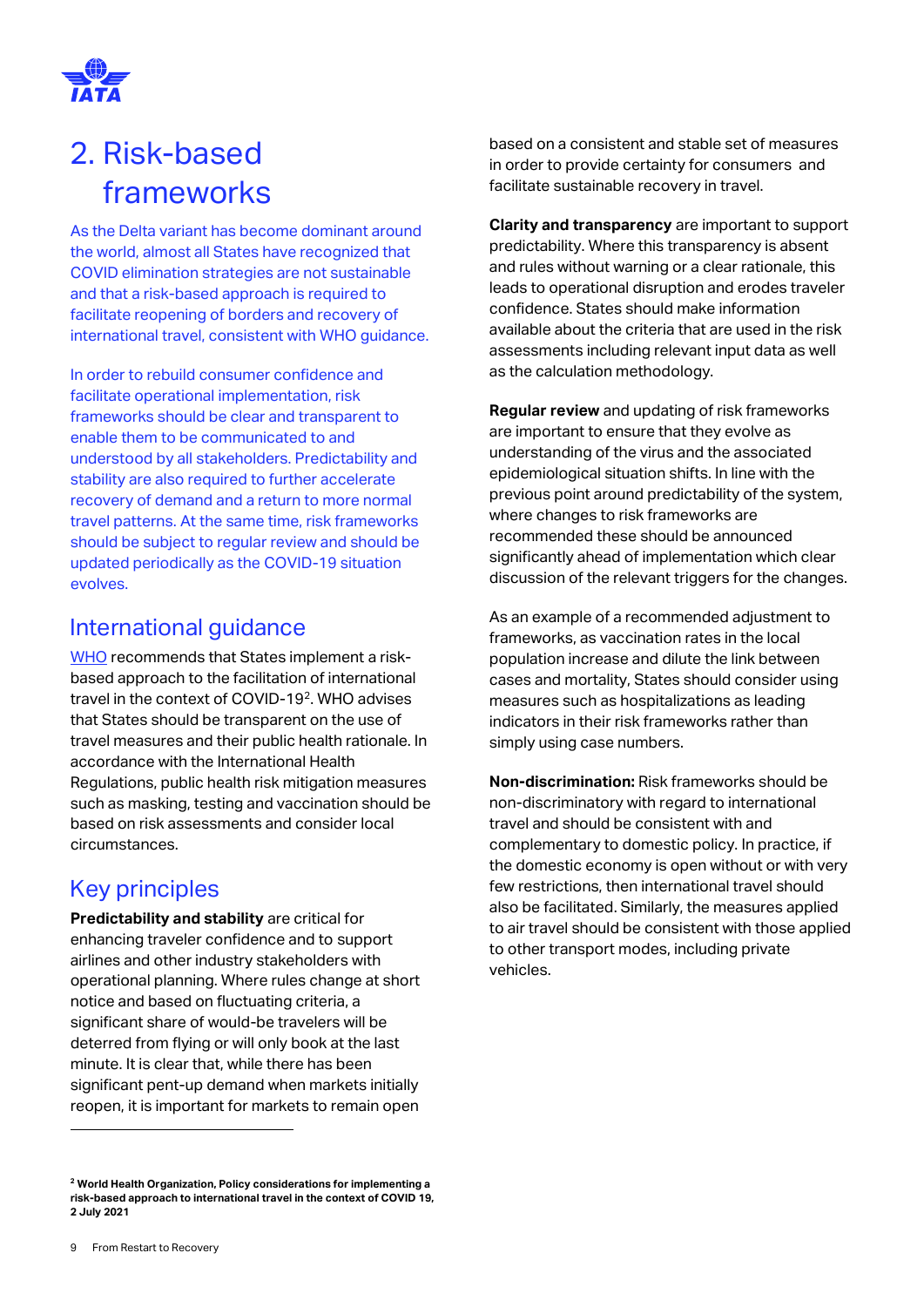

# <span id="page-9-0"></span>3. Health status protocols

States should implement a consistent, stable and streamlined set of health protocols to make measures easier for travelers to follow and support the transition of international travel from restart to recovery.

Vaccination offers the single best protection against COVID-19 and States should work to ensure that vaccines are available to all as quickly as possible, in particular facilitating vaccine supply for low-income countries.

Vaccinated travelers should not face any additional barriers. For those without access to vaccines, including minors, testing should enable quarantinefree international travel. Antigen tests are the key to cost-effective and convenient testing regimes and governments should pay for testing, so it does not become an economic barrier to travel.

The health protocols in place in the European Union are a good example of a risk-based approach that is consistent with the recommendations set out in this document.

#### International guidance

The WHO policy guidance on risk-based approaches to international travel recommends that States should not require proof of COVID-19 vaccination as a mandatory condition for entry to or exit from a country while vaccine supply remains limited in many parts of the world.

The guidance does, however, support facilitating international travel for those travelers who are fully

**Make vaccines** available to all



**Promote global** vaccine equity







**Fully vaccinated** 

travelers should face

no additional barriers

#### **Accept all WHO EUL** vaccines

vaccinated or have proof of a previous SARS-COV2 infection by lifting other measures, such as testing or quarantine requirements. Where States facilitate travel for such passengers, testing should be offered as an alternative for individuals who are unvaccinated or do not have proof of past infection.

#### Vaccine equity

Vaccination is the best available protection against COVID-19. The development of a number of vaccines, all of which are highly effective in reducing infection, severe disease and death, in such a rapid timeframe is a huge achievement and a triumph of modern science and technology.

The airline industry is fully committed to performing its crucial role in the global vaccine distribution effort. The industry was quick to develop new global standards to facilitate the movement of COVID-19 vaccines in what is one of the most sophisticated global logistics operations ever undertaken and airlines have shipped hundreds of millions of doses around the world, including collaborating with the COVAX facility to support fair and equitable delivery of vaccine doses in lowincome and developing countries.

States should redouble efforts to make vaccines available to all as quickly as possible in order to accelerate the end of the pandemic and the transition out of the acute phase of endemic COVID-19. Promoting vaccine equity will limit the economic and social devastation caused by COVID-19 and help minimize the potential for the emergence of new variants. It will also ensure that travelers in all regions of the world are able to

> Use testing for non-vaccinated passengers



**Minors** 

Previously infected

Medical exemptions

**Apply a consistent** set of exemptions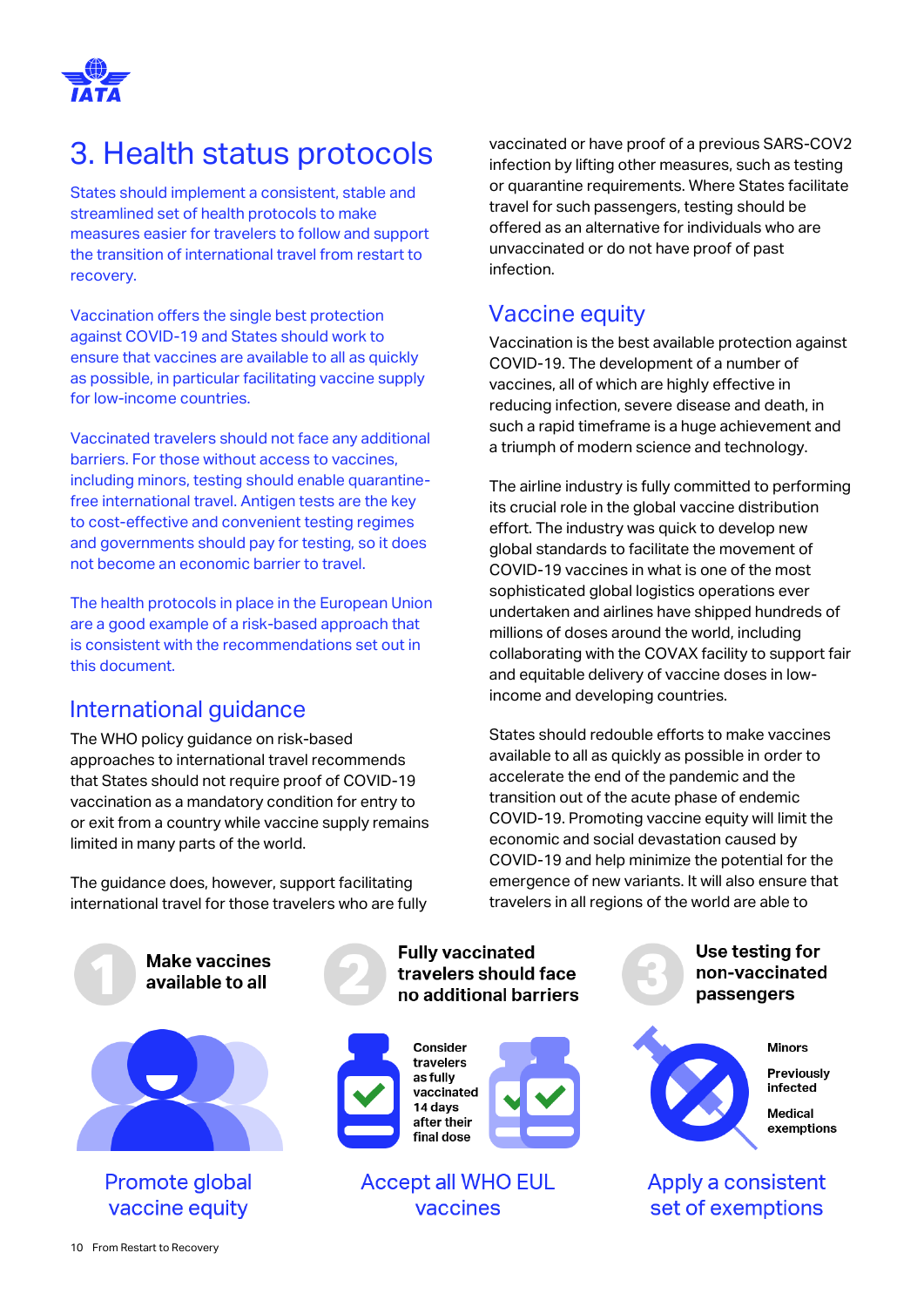

return to international travel on equal terms, to ensure that no country is left behind in the global aviation recovery effort.

### Vaccination

Travelers who are able to provide proof that they are fully vaccinated should be able to travel freely without additional barriers, such as country-based risk measures. States should recognize all vaccines on th[e WHO Emergency Use List \(EUL\),](https://extranet.who.int/pqweb/sites/default/files/documents/Status_COVID_VAX_11Nov2021.pdf) including combinations of different EUL-listed vaccines.

In view of the limited global supply of vaccine doses and the WHO call for a moratorium on booster jabs until the end of 2021 or until 40% of the population in all countries has received a first vaccine doses, booster jabs should not be a requirement for international travel. This is also consistent with widespread evidence that all EUL-listed vaccines provide lasting protection against severe disease and death in most population groups and supports shift to risk assessment based on the level of population-based protection in the destination country as suggested in the previous chapter.

Similarly, travelers under 18 should be exempted from vaccination requirements, with testing protocols put in place to enable quarantine-free travel for unvaccinated minors. Travelers who can provide proof that they are participating in a vaccine trial, should be considered as fully vaccinated for the purposes.

Scientific evidence indicates that the EUL-listed vaccines are all very safe and that there are very

few reasons to justify a medical exemption from COVID vaccination.

In cases, where an individual experienced side effects from the first dose of a multi-dose regime, a second dose of a different vaccine should be offered and this combination should be recognized as full vaccination. Transport Canada's [Medical](https://8188152c-f224-45cd-b842-efec1515e73e.filesusr.com/ugd/ef9c97_299d1042af124915af3a0b7d04cc875c.pdf)  [Exemption](https://8188152c-f224-45cd-b842-efec1515e73e.filesusr.com/ugd/ef9c97_299d1042af124915af3a0b7d04cc875c.pdf) policy for transportation workers is a good example of a simple to implement approach that is consistent with the restrictive view on exemptions.

### Recovery from past infection

Individuals who are able to provide proof a previous SARS-CoV-2 infection, as confirmed by real time RT-PCR (rRT-PCR) are considered to have significant immunity from reinfection. Such individuals should be treated as equivalent to vaccinated travelers during a period from ten days after the positive test until six months after the positive test.

### **Testing**

Testing can enable those without access to vaccines to travel without quarantine. Where testing is implemented as part of the travel process, the requirements should be clear and simple to follow and testing should be easily available in the local community. Pre-departure testing is preferred and governments in arriving countries should accept pre-departure tests in order to remove the need for post-arrival testing. Travelers should be able to access testing in a timely fashion to enable them to take the test and



#### Test prior to the first point of departure

Pre-departure: Antigen < 48 hrs.; PCR < 72 hrs.



**Test as close to travel** as practical





**States should follow** Article 40 of the IHR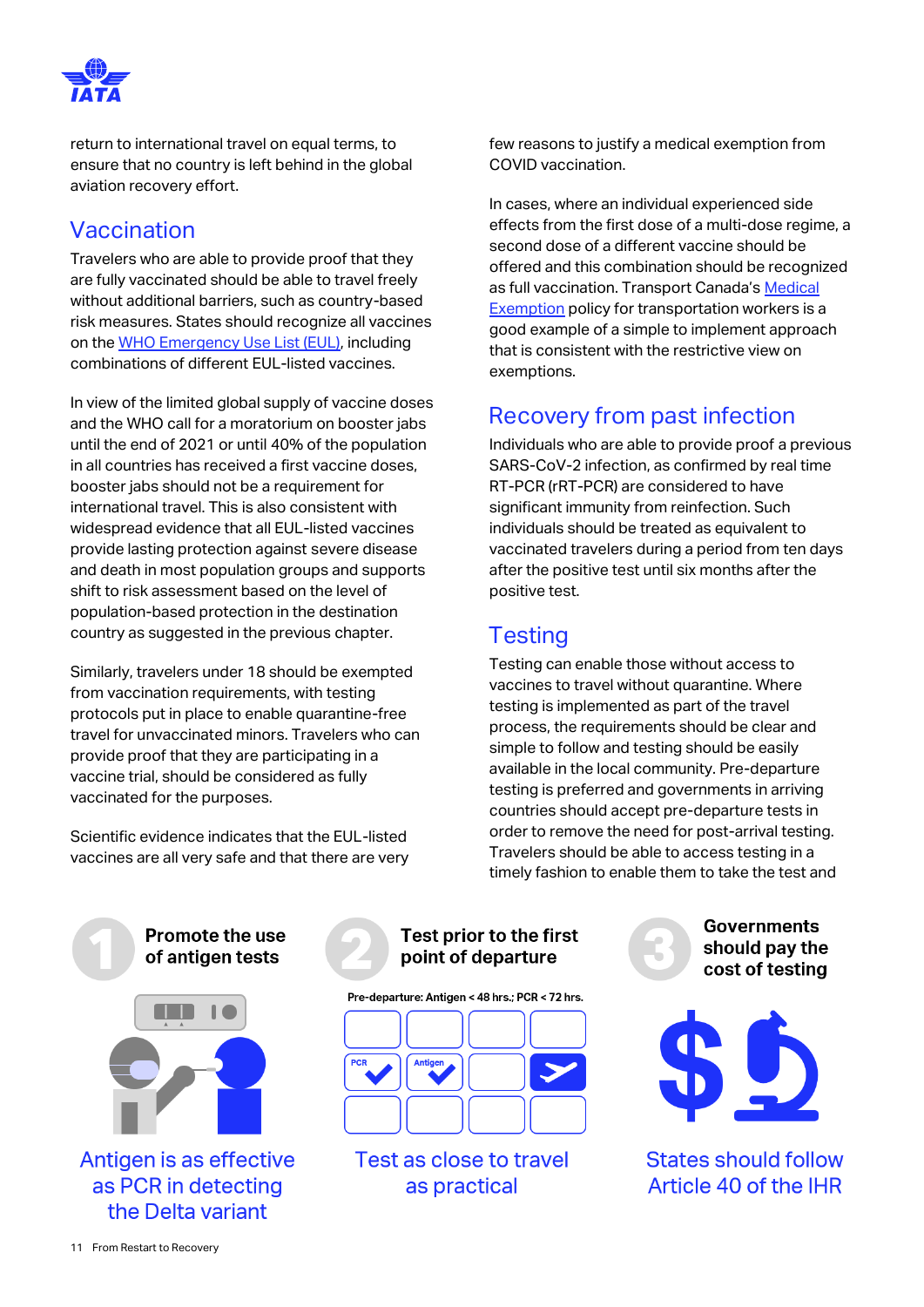

receive results ahead of travel. Governments should cover the cost of testing and should avoid placing the financial burden on international travellers in accordance with Article 40 of the IHR.

The rapid diagnostic antigen tests (Ag-RDTs) that are listed by WHO for emergency use or approved by other stringent regulatory authorities offer very high performance levels that are similar to those of PCR tests. The dynamics of the Delta variant, with a shorter incubation period and high viral loads compared to the wild-type virus or other variants, mean that any differences in detection rates between PCR and antigen tests are further reduced, in particular where antigen testing can be performed closer to the time of travel.

Antigen tests are the key to implementing costeffective and convenient testing regimes. In comparison to PCR testing, antigen tests are relatively inexpensive, and most can be used at the point-of-care. Most of the currently authorized antigen tests return results in approximately 15–30 minutes.

Where testing measures are in place, antigen tests performed within 48 hours of the scheduled departure of the first flight of a journey should be accepted and for PCR tests, 72 hours before departure should be allowed. Where an antigen test performed at the departure airport gives a positive result, a confirmatory test should be performed (either another antigen test or a PCR test).

### Implementation of risk-based frameworks and health protocols in Europe

#### **Risk-based frameworks**

Europe has implemented [two risk assessment](https://www.ecdc.europa.eu/en/current-risk-assessment-novel-coronavirus-situation)  [frameworks.](https://www.ecdc.europa.eu/en/current-risk-assessment-novel-coronavirus-situation) The first applies to travel, based on a color-coding scheme, and the second applies to non-pharmaceutical interventions to be implemented locally in function of the epidemiological situation.

The color-coding framework is applied intra-Europe and is based o[n ECDC](https://www.ecdc.europa.eu/en/covid-19/situation-updates) data relating to SARS-COV2 incidence and test positivity rate. For travel from countries that are rated as green, no restrictions apply. For orange or red countries, additional

measures may be implemented. In addition, when the epidemiological situation in a third (i.e. non-EU / EEA) origin country improves sufficiently, the Council can include it on the list of countries from which all travel should be possible, regardless of vaccination status – the so called "[white list](https://www.consilium.europa.eu/en/policies/coronavirus/covid-19-travel-into-the-eu/)".

Since July 2021 the European Commission has recommended that everyone who is fully vaccinated with vaccines authorized by the European Medicines Agency should be able to travel to the EU for any purpose regardless of the country from which they are traveling. Many European States accept travelers with any vaccine from the WHO Emergency Use List and IATA encourages other States to align with the WHO. This shift from country-based assessment to individual-based measures is important and IATA encourages those States who have not adopted a similar approach to replicate this policy.

Spain has translated the European guidelines into law to ensure full adherence. France, Greece and Portugal are other examples of countries with a very high degree of alignment to the recommendations.

#### **Health protocols**

The European model is also a good example of implementation of an approach to health protocols that is consistent with the approach set out in this Chapter. Under the Regulations supporting the EU Digital COVID Certificate, travelers can obtain a certificate through each of the channels set out here, namely: full vaccination against COVID-19, a negative test result or proof of past infection. Travelers who hold an EU Digital COVID Certificate (or equivalent documentation from one of the 18 non-EU countries that have joined the DCC system) should be exempt from further restrictions.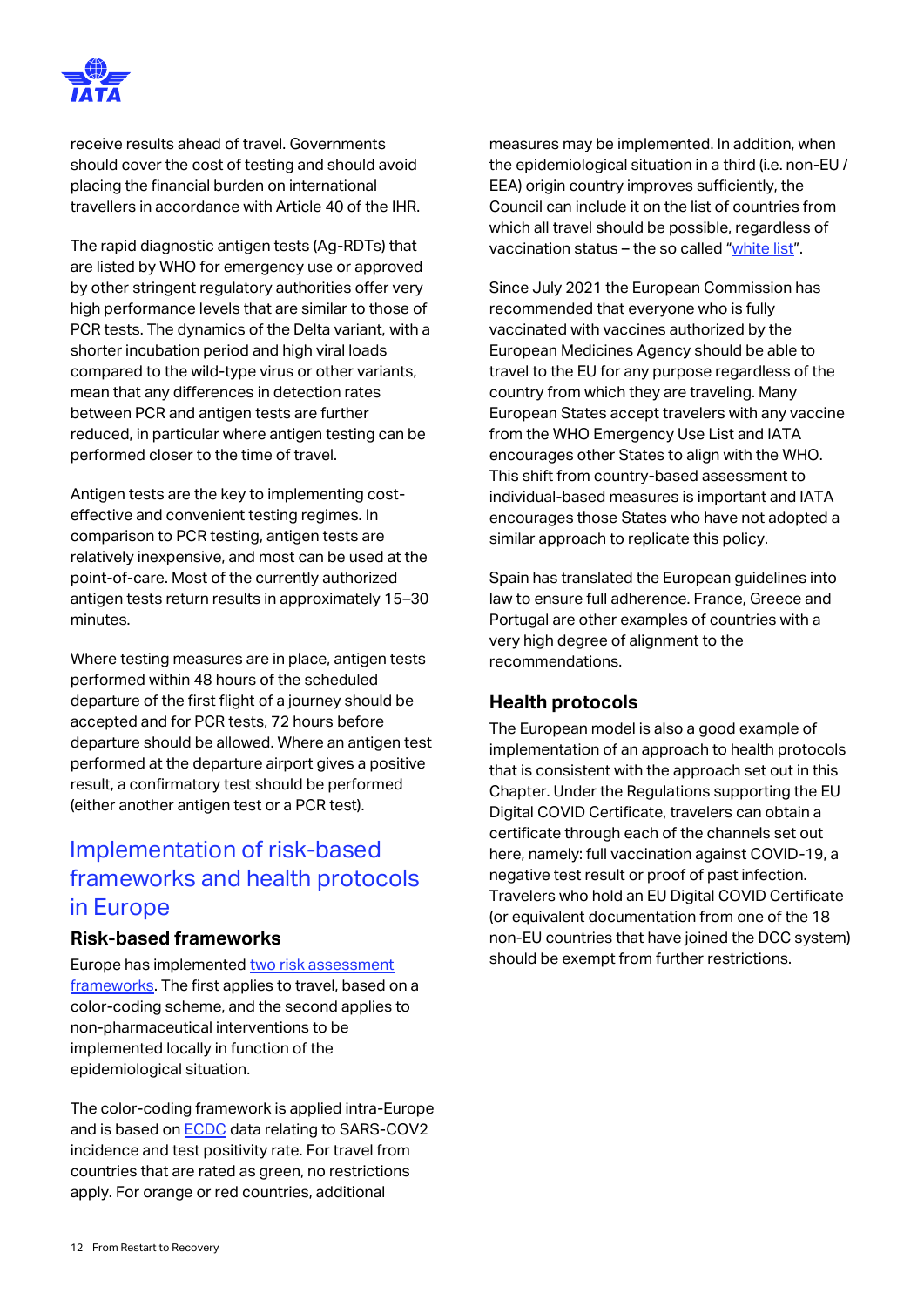

# <span id="page-12-0"></span>4. Health status credentials

Digital solutions to certify and verify health status (vaccination, past infection, test results) using QR codes both in paper and electronic form are being deployed in a growing number of countries. Welldesigned digital solutions have many benefits including user-friendliness, reduced fraud and pretravel verification.

Digital solutions should be interoperable with the systems used by other countries to support mutual recognition and acceptance of health credentials issued by different states as functionally equivalent, They should also ensure adequate protection of travelers' personal data and support pre-travel processes as well as complying with international standards and guidance as defined by the WHO and ICAO

Digital health credentials should support use in both paper and digital format. Credentials should be produced in the national language(s) of the issuing country as well as English and be provided free of charge.

The European Digital COVID Certificate (DCC) is a good example of a digital health credential that is in use in all 27 European Union Member States with credentials in 18 non-EU countries having achieved equivalence with the DCC standards. Digital solutions based on open standards, such as IATA Travel Pass help travelers to store and manage their verified certifications for COVID-19 tests or vaccines while protecting their privacy. The EU DCC and IATA Travel Pass are complementary solutions.

### Key principles

For global air travel to resume at scale, digital health credential solutions should adhere to the following principles:

**EXECUTE:** Interoperability: A solution to declaring passenger health data needs to be interoperable, scalable, affordable and simple to implement, as well as being consistent with international guidance and standards.

- Protection of privacy: Solutions should address the risks of proliferation of personal medical data and adequately protect traveller privacy. Linked to this, solutions should not rely on airlines collecting or storing health or travel history information but encourage the processing and verification of required data off-airport.
- **Pre-travel processing: Any declaration** should be done in advance of travel to avoid burdensome processes, queues and congestion at airports.

### International guidance

The WHO has prepared technical specifications and implementation on the [Digital Documentation](https://apps.who.int/iris/bitstream/handle/10665/343361/WHO-2019-nCoV-Digital-certificates-vaccination-2021.1-eng.pdf?sequence=1&isAllowed=y)  [of COVID-19 Certificates](https://apps.who.int/iris/bitstream/handle/10665/343361/WHO-2019-nCoV-Digital-certificates-vaccination-2021.1-eng.pdf?sequence=1&isAllowed=y) focusing specifically on Vaccination Status.

ICAO has established a minimum data set for vaccination certificates, testing certificates and proof of recovery certificates in order to facilitate States' recognition and harmonization of their use for air travel. The minimum information to be recorded on the certificates is set out i[n the ICAO](https://www.icao.int/safety/CAPSCA/PublishingImages/Pages/ICAO-Manuals/10152_manual_3rd_edition.en.pdf)  [Manual on COVID-19 Cross-Border Risk](https://www.icao.int/safety/CAPSCA/PublishingImages/Pages/ICAO-Manuals/10152_manual_3rd_edition.en.pdf)  [Management.](https://www.icao.int/safety/CAPSCA/PublishingImages/Pages/ICAO-Manuals/10152_manual_3rd_edition.en.pdf)

### Characteristics of health credentials

In addition to consistency with the guidance published by the WHO and ICAO as set out above and in order to support security and Interoperability with other governments, IATA recommends that health credentials for use in the international travel journey should have the following characteristics:

- A 2D barcode or QR code with openly accessible specification is required as a display method available both on paper and digital devices.
- Health certificates should always be digitally signed to allow for their authentication. A unique vaccination certificate identifier (UVCI) with digital signatures should be generated to secure certificates issued manually.
- Public keys required to authenticate all digital signatures must be openly accessible to all non-State verifiers including airlines.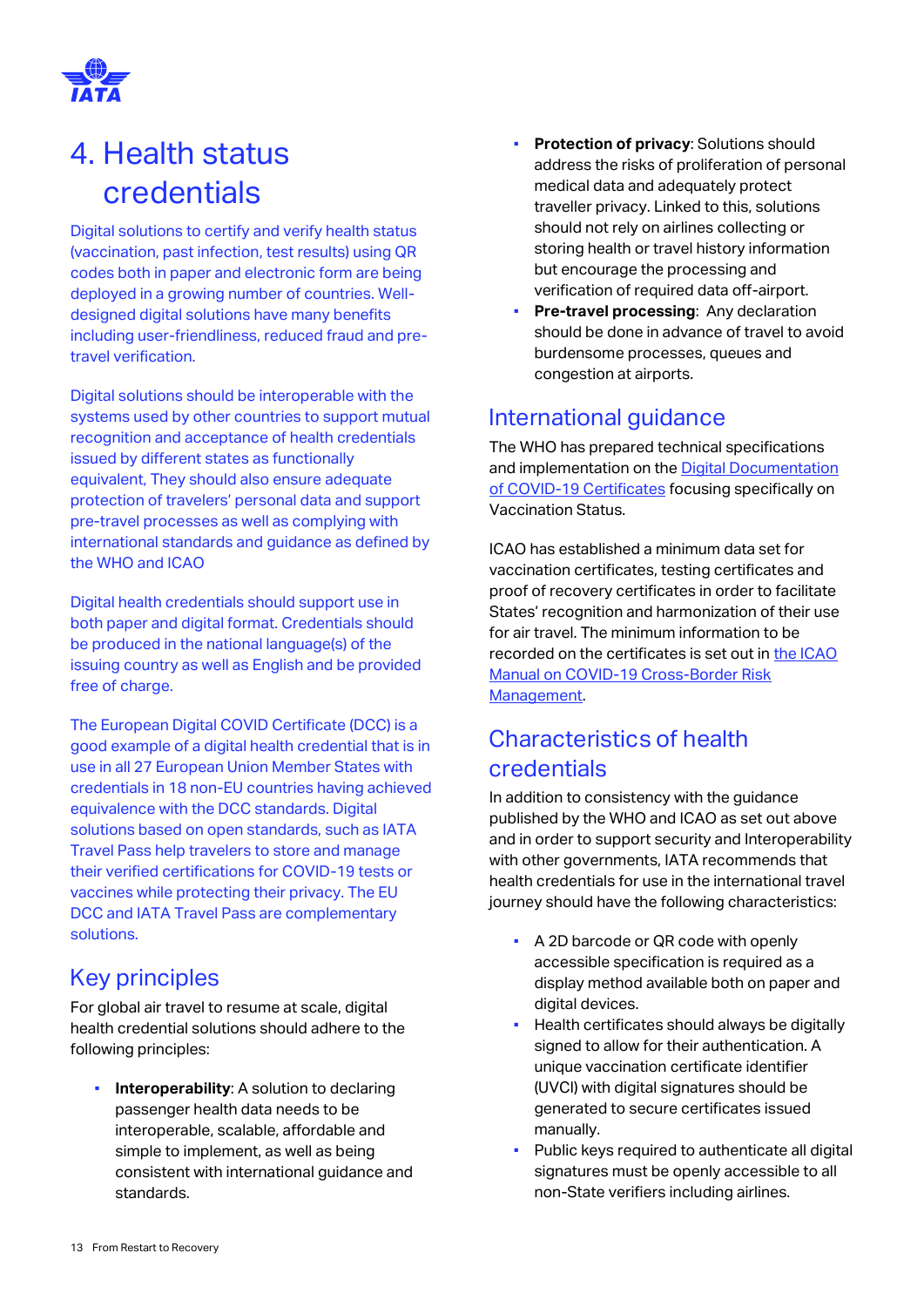

### Verification of health credentials

Many governments require travelers' COVID-19 status to be determined prior to departure. Some States are expanding the use of existing web portals to allow travellers to upload test and vaccination certificates in addition to other health information needed for contact tracing.

The verification of health credentials, whether via web portals or application, is a responsibility for governments and should result in the issuance of an authorization confirming that the passenger meets the government requirements including health requirements and is "OK to travel". Passenger data privacy must be protected and airlines should not be required to access, validate or store travelers' medical data.

Confirmation of the "OK to travel" should be provided in such a way that, where airlines are responsible for validating that the passenger possesses the appropriate authorization, the validation process can be automated and allow the passenger to demonstrate they possess the authorization before arriving at the airport or, where needed, through self-service options at airports. Manual document verification should not be part of this solution as this will cause congestion at airport check-in, border control and other checkpoints which is contrary to the contactless travel experience recommended by ICAO.

IATA recognizes that not every government will put in place solutions for direct passenger to government transmission of documentation required to travel and that there may be cases where governments need to delegate the responsibility to verify the health status of inbound travelers. IATA has therefore develope[d IATA](https://www.iata.org/en/programs/passenger/travel-pass/)  [Travel Pass](https://www.iata.org/en/programs/passenger/travel-pass/) as a tool that can perform the verification of required documents held by the passenger and generate an "OK to travel" authorization. This allows for automation while avoiding the need for airlines to collect or store health of travel history information. IATA Travel Pass is described in more detail below.

### Practical implementation of health credentials

This section presents two "good practice" examples, one of a digital health credential solution and one of a verification tool and considers how the two initiatives are complementary.

#### **EU Digital COVID Certificate (DCC)**

An [EU Digital COVID Certificate \(DCC\)](https://ec.europa.eu/info/live-work-travel-eu/coronavirus-response/safe-covid-19-vaccines-europeans/eu-digital-covid-certificate_en) is a digital proof that a person has either been vaccinated against COVID-19, received a negative test result or recovered from COVID-19.

The DCC meets several key criteria which have been identified as important if a digital vaccination certificate is to be effective and IATA considers that it could form the basis of a global standard for digital vaccine certificates:

- **Format**: The DCC has the flexibility to be used in both paper and digital format. The certificate is produced in the national language(s) of the issuing country as well as English and is provided free of charge;
- **QR code**: The DCC QR code can be included in both digital and paper format. It contains essential information as well as a digital signature to make sure the certificate is authentic;
- **Verification and authentication: The** European Commission has built a gateway through which the encrypted data used to sign DCCs and required to authenticate certificate signatures can be distributed across the EU. The gateway can be also used to distribute encrypted data of non-EU certificate issuers to other issuers. The EU has also developed a specification for machine readable Validation Rules for crosscountry travel.

The EU DCC is implemented in all EU Member states and EEA countries. In the absence of a single global standard for digital vaccination certificates, third countries may also seek an EU DCC equivalence decision for their own COVID-19 certificates. An equivalence decision confirms that COVID-19 certificates issued by a third country adhere to the standards and technological systems interoperable with the EU DCC Trust Framework and contain the data set out in the Annex to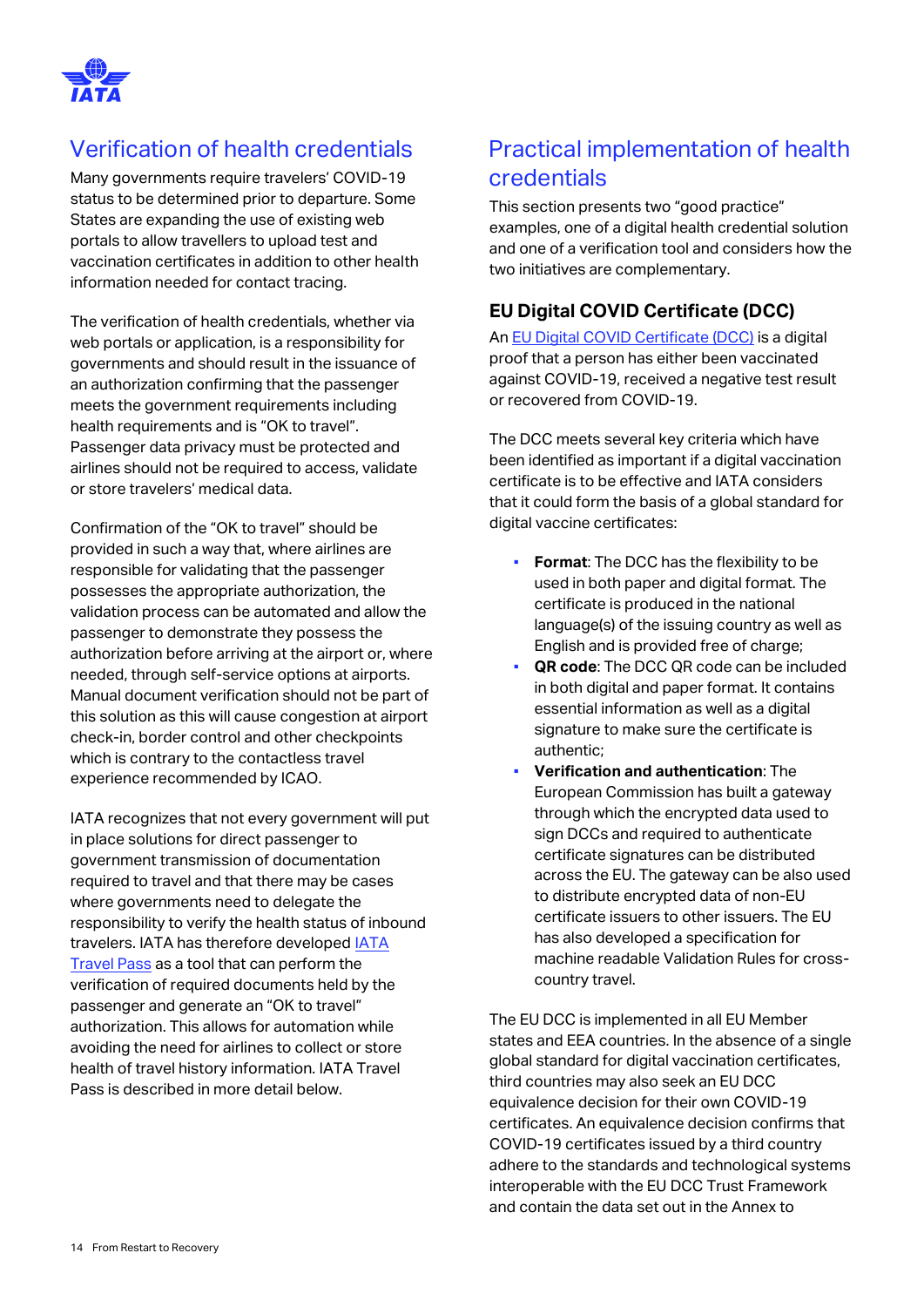

[Regulation \(EU\) 2021/953.](https://eur-lex.europa.eu/legal-content/EN/TXT/?uri=CELEX%3A32021R0953) At the time of writing, 22 third countries have obtained an equivalence decision from the EU and up to 60 other countries are looking to use the DCC specification for their own certification.

The DCC is a good practice model for States to adopt or align with as it is consistent with the latest World Health Organization Guidance and is fully supported by IATA Travel Pass. Another benefit of the DCC is that it enables holders to access nonaviation sites that require proof of vaccination, such as museums, sporting events and concerts, in Europe and in third countries with EU DCC equivalency.

### IATA Travel Pass

IATA Travel Pass is a mobile application that helps travelers to store and manage their verified certifications for COVID-19 tests or vaccines. It is more secure and efficient than current paper processes used to manage health requirements (the International Certificate of Vaccination or Prophylaxis, for example). This is important given the huge number of health credentials that will need to be securely managed as international air travel restarts and while vaccination and testing requirements remain in place.

The graphic below shows how the different modules can combine as an integrated system. IATA Travel Pass consists of four key modules:

- A **Registry of Health Requirements** (powered by [IATA Timatic\)](https://www.iata.org/en/publications/timatic/) enables passengers to find information on travel, testing and vaccine requirements for their journey.
- **A Registry of testing centers**, helps passengers to find vaccination facilities and testing centers at their departure and/or arrival location that can perform vaccination or conduct COVID-19 tests in accordance with the type of test required for their journey.
- A **Lab App** enables authorized vaccination and testing centers to securely send vaccination certificates or test results to passengers.
- The Travel Pass App, enables passengers to:
	- ‒ Create a 'digital passport',
	- ‒ Upload and verify COVID-19 certificates
	- Locate a testing center
	- ‒ Verify that their vaccination and/or test meets the regulations and
	- Share their "OK to travel" authorization, their health credentials and other documentation that may be needed for travel such as digital passport, biometrics and Passenger Locator Forms (PLFs) with authorities to facilitate travel.

The Travel Pass App can also be used by travelers to manage all travel documentation digitally and seamlessly throughout their travel experience.

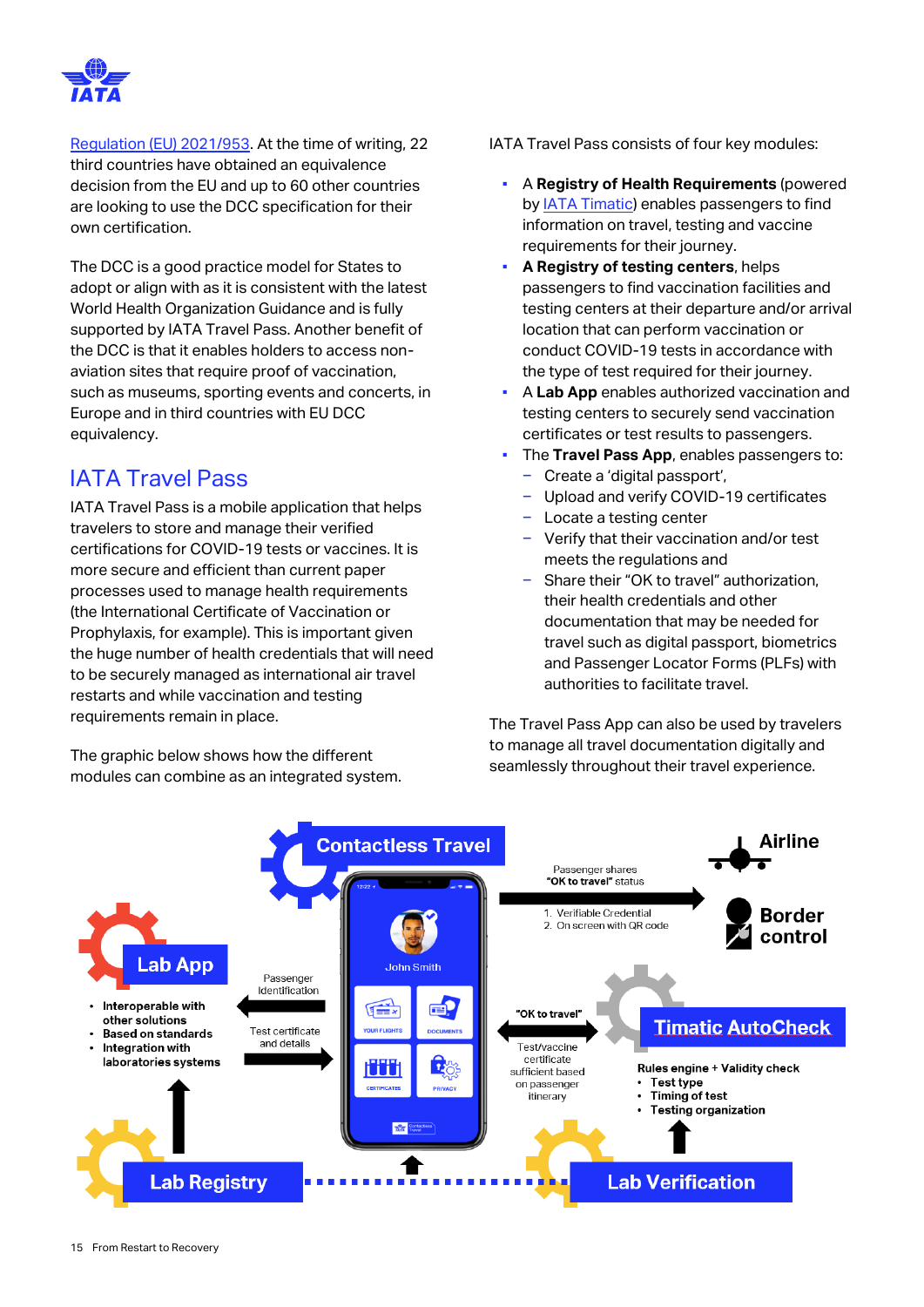

The IATA Travel Pass can read, ingest, and authenticate a vaccine QR code once its technical specifications and the public key information are shared with IATA. This is already possible for the EU DCC ensuring that the two solutions are compatible and complementary. The IATA Travel Pass will also read and verify COVID-19 vaccination certificates issued compliant with the open specifications for the ICAO VDS and the Smart Health Card as well as a number of other country specific vaccination certificates.

### Complementarity of the EU DCC and IATA Travel Pass

The EU DCC is a health credential; a digital or physical QR code-equipped COVID-19 test, vaccination or recovery certificate that is issued by the appropriate authority in a given country. IATA Travel Pass is a verification tool; a technical solution that can be used by travelers to check that their certificates meet the entry requirements of their destination and then to communicate required information from passenger's device directly to airlines, airports and government authorities. As such, the tools are complementary.

IATA can offer Government authorities an easy integration with IATA Travel Pass so that passengers can use the application to send their health credentials, passport details and any other required information direct to digital services operated by governments such as pre-arrival declaration platforms or Border control inspection systems. This service will enable Government authorities to undertake advance risk assessment and pre-clearance of incoming or transiting passengers.

Governments can verify the information they receive, or they may consider delegating the verification of the various health certificates to IATA Travel Pass service, for example, when the digital services or public key information are not available for that authority.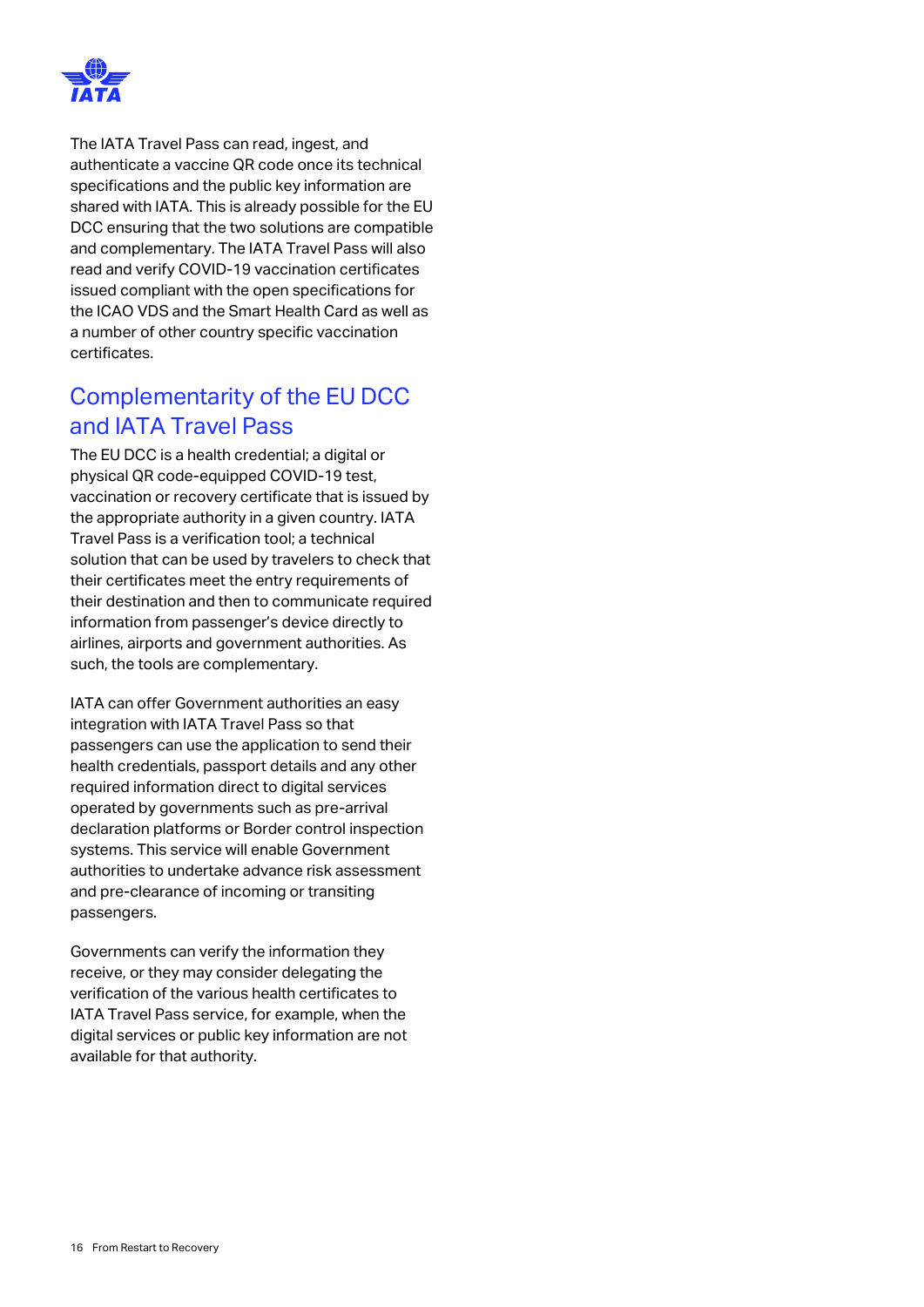

# <span id="page-16-0"></span>5. Contact tracing

Contact tracing and the provision of health data provide an additional layer of risk mitigation for governments, enabling outbreaks to be managed and potentially contained. Therefore, many governments are requiring certain passenger information to be provided as a condition for international travel.

### Key principles

Where Governments require health data to be collected, the process should be digital and based on a standardized set of information to avoid a patchwork of different reporting requirements. Fully paper-based solutions should be avoided. Use of a single government web portal or application will simplify provision of the information by customers as well as enabling government verification ahead of the start of the travel journey.

There needs to be a clear definition of roles and responsibilities between travelers, governments and airlines. The ideal scenario is for the traveler to provide the information directly to the relevant government. Airlines should neither be intermediaries in acting as health information broker on behalf of government authorities, nor the decision taker on the admissibility of the passenger.

### The role of contact tracing

The World Health Organization (WHO) recognizes contact tracing along with robust testing, isolation, and care of cases as a key strategy for interrupting chains of transmission of COVID-19 and reducing mortality. WHO recommends that the trigger to commence contact tracing is detection of a probable or confirmed case. Individuals who have been in contact with this case are identified and instructed to quarantine to avoid further transmission of the virus. Identifying the source of infections through case investigation (known as 'backward tracing') is key to detecting unrecognized chains of transmission and common points of exposure.

Case investigations can help to identify additional contacts at particularly high risk of becoming ill with COVID-19. At national level, source investigations

help identify risk factors and allow development of targeted public health and social measures. Moreover, the WHO notes that "As COVID-19 vaccines begin to deploy in many countries, it remains important to enhance existing public health strategies like contact tracing and quarantine to stop further transmission". In the context of international travel, community-level contact tracing is an important complement to measures applied during the travel experience and at the border and therefore play a role as part of a multi-layered, risk-based approach.

If States have effective contact tracing as an additional backstop and can stop clusters of infection from spreading into the community, this should increase their confidence to reopen borders and keep them open even in the event of outbreaks as will they be able to contain any imported cases.

Therefore, IATA urges States to go beyond simply collecting data to allow contact tracing of international arrivals and use the comprehensive guidance developed by ICAO and WHO to establish a multi-layered approach according to the risk level, including a robust national contact tracing capacity for the control of COVID-19. The WHO [guidance](https://www.who.int/publications/i/item/contact-tracing-in-the-context-of-covid-19) sets out how to prioritize contact tracing activities based on local epidemiological situation as well as advice and support on community engagement, data, and digital applications.

### Provision and collection of data

Many governments are collecting health information from travelers in addition to contact tracing to enable the containment of COVID-19 outbreaks in the immediate post-travel period. Several states have set up dedicated mobile applications and web portals to which travelers can upload the required information (for example, recent travel history, possible contacts with infected individuals and contact information as well as proof of compliance with any other requirements).

Government web portals and mobile applications enable authorities to verify the completeness of the contact tracing information provided by the travelers. Some States such as Canada (ArriveCAN) and Switzerland have expanded the use of existing web portals to allow travelers to upload test and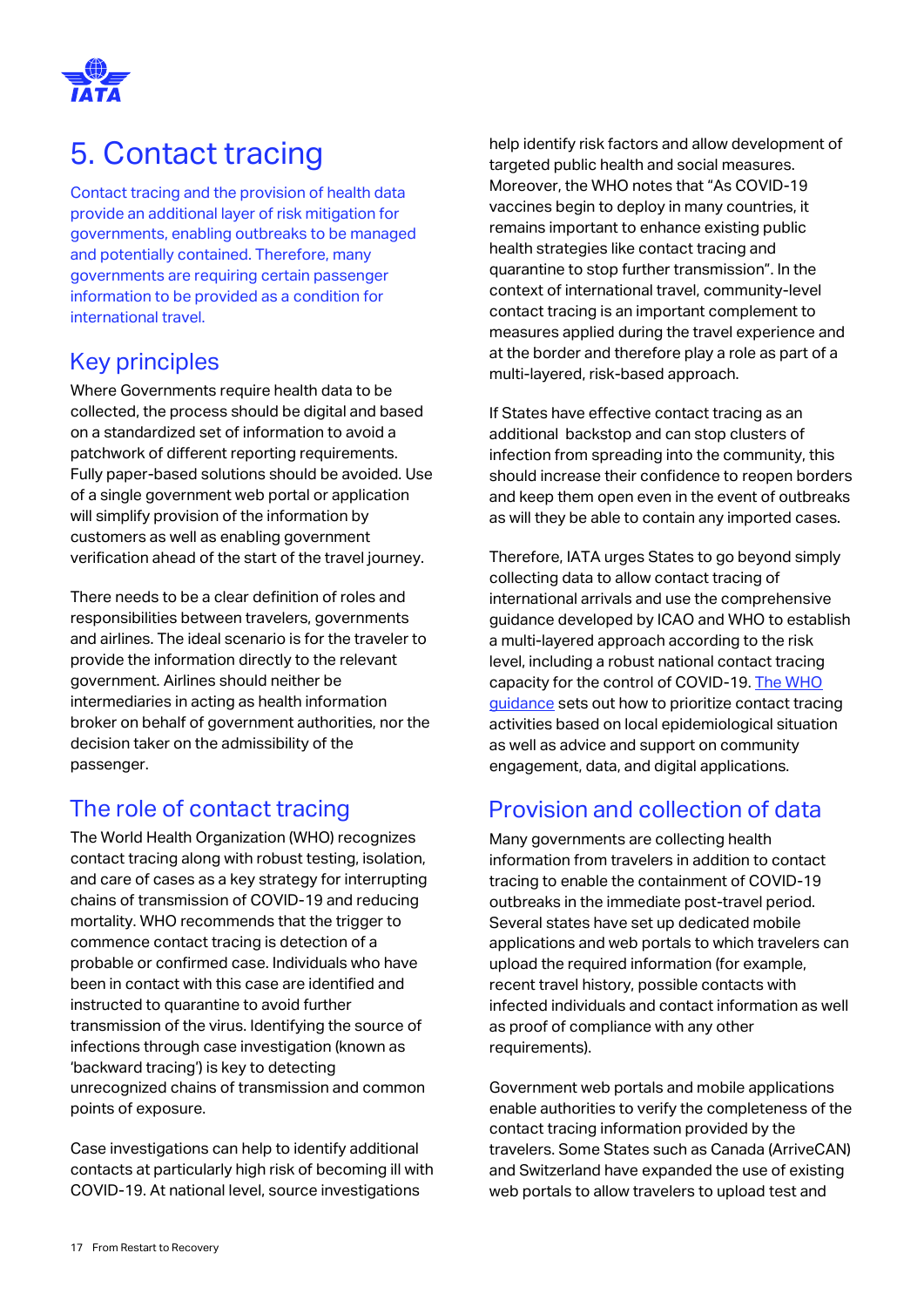

vaccination certificates in addition enabling the authorities to confirm that the traveler is "OK to travel". As the information exchange is directly between the traveler and government authorities, passenger data privacy should be ensured.

Digitally verifiable solutions are preferred to paperbased declarations or forms which require manual verification as they increase processing time at airports for both airlines and authorities. Moreover, paper-based forms are not easily searchable and prevent authorities to ensure effective follow up with individuals. In addition to the inconvenience to travelers, additional processing time at checkpoints increases the likelihood of queues and congestion which could create a risk of transmission.

### Implementation of contact tracing, web portals and applications

#### **Australia**

Australia is planning to bring the validation process to an even more secured and contactless level through the introduction of the [Digital Passenger](https://minister.homeaffairs.gov.au/KarenAndrews/Pages/new-digital-platform-to-support-reopening-of-the-international-border.aspx)  [Declaration \(DPD\) platform.](https://minister.homeaffairs.gov.au/KarenAndrews/Pages/new-digital-platform-to-support-reopening-of-the-international-border.aspx) This will enable passengers to upload and submit their digital passport, proof of vaccination and pre-departure negative test result along with other identity and health-related information prior to departure. The information submitted will be reviewed by the authority and passengers will be given confirmation once all the requirements are met.

Airlines will be automatically notified through the interactive advance passenger information system (iAPI), a seamless process which provides the airline the result of the assessment of the government system for each passenger based on national requirements. This will enable airlines to rely on the iAPI response at check-in without having to check individual travelers' health-related documents or any form of government's approval.

Once the DPD and iAPI are implemented, it should enable a fully automated check-in process with reduced processing times and a much lower operational burden for airlines.

In addition, the arrival process is also expected to be automated for fully vaccinated passengers as they will be able to use the automated border control gates.

#### **Singapore**

The [Singapore Government](https://www.ica.gov.sg/news-and-publications/newsroom/media-release/ica-provides-more-secure-safer-and-more-seamless-immigration-clearance-as-singapore-reopens-its-borders) has announced plans to streamline and digitize the collection of health information from passengers. As Singapore reopens its borders on a larger scale and to travelers from more countries, the intention is to enable passengers to upload their vaccination certificate when they apply for approval to enter Singapore or when they submit their electronic SG Arrival Card.

This will remove the need for manual checks of the documents by immigration authorities upon arrival, and thus will speed up border clearance. Singaporean citizens and residents who have submitted their health information in advance will be able to use automated border control gates for faster immigration clearance.

#### **Aruba**

Aruba was among the first countries to roll out a complete web portal for travelers to upload their information. Through the [Embarkation /](https://edcardaruba.aw/)  [Disembarkation web portal,](https://edcardaruba.aw/) known as ED card, travelers submit information such as basic personal and travel information, details about possible exposure to COVID, insurance coverage and consent to cooperate with authorities during the stay. The proof of successful completion of the ED card process is provided by email and is to be showed digitally or in a printed form to the airline staff. Testing or vaccination certificates are to be uploaded to the Aruba Health App prior to travel.

#### **Canada - ArriveCAN**

With the Canadia[n ArriveCAN](https://www.canada.ca/en/public-health/services/diseases/coronavirus-disease-covid-19/arrivecan.html) mobile application, travelers have to submit their health information within 72 hours before their arrival to Canada. Information to be provided includes contact information, purpose of travel, travel itinerary, proof of vaccination, pre-entry test results, travel history and the quarantine plan. Upon completion, a receipt is provided to the travelers, which has to be presented to the airline and to a border officer (through the mobile app or a printout).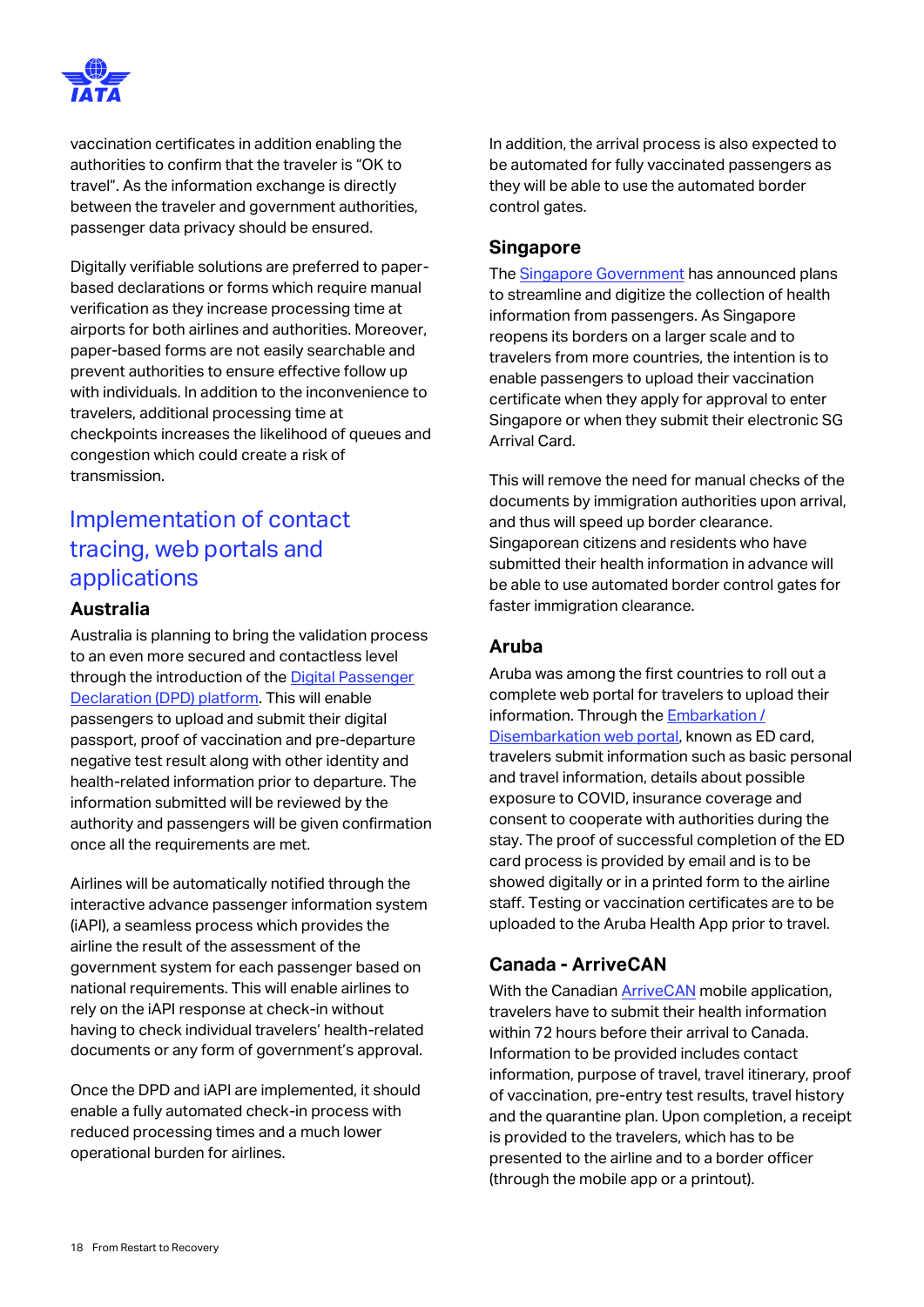

# <span id="page-18-0"></span>6. Consumer communication

IATA's polling of consumers found that the patchwork of complex and confusing COVIDrelated health rules and requirements when they travel is a barrier to travel. 73% of respondents who had traveled since June 2020 found it challenging to understand what rules applied for a trip and said COVID-19 paperwork was challenging to arrange.

There is a need for governments to make it easier for passengers to get access to clear, reliable and timely information on any health protocols and other measures that apply to their trip and how to comply with those requirements.

Switzerland's interactive "Travelcheck" tool is a good example of web-based tool that enables travelers to Switzerland to understand the requirements for the journey.

### Consumer research findings

Since the beginning of the pandemic, IATA has been polling consumers in 11 major aviation markets around the world to understand their attitudes towards air travel during COVID-19. The most recent wave – the seventh since February 2020 – was conducted in September 2021 and included a total of 4,700 participants.

Sample results below from the September 2021 Air [Traveler Response to COVID-19 survey.](mailto:corpcomms@iata.org?subject=State%20interest%20in%20IATA)

The focus of the survey has evolved with each wave as issues surrounding COVID-19 change. The latest survey explored passengers' beliefs about many of the issues covered in this Blueprint, such as vaccinations, testing and how they should affect travel regulations as well as digital travel solutions for verifying health credentials.

Overall, three-quarters of survey respondents reported that their quality of life has suffered as a result of COVID-19 travel restrictions. Most missed was the loss of freedom that comes with flying followed by various aspects of being able to connect with other people.

Frustrations with travel restrictions is high and has increased since June 2021. Similarly, belief that air travel restrictions go too far has increased eight points since June. Quarantine remains a significant barrier to air travel and is viewed as unnecessary for those who are vaccinated or test negative.

While public health risk mitigation measures are seen as necessary at the current time, consumers are clear that they should be eliminated as soon as possible and consistently across countries.

As noted in the introduction to this section, with regard to health rules and requirements, the survey found that the patchwork of complex and confusing COVID-related health rules and requirements is confusing for travelers. 73% of respondents who had traveled since June 2020 found it challenging to understand what rules applied for a trip and said COVID-19 paperwork was challenging to arrange.



Understanding what rules applied to my trip was a real challenge

Required paperwork related COVID-19 was a challenge to arrange

Wait times for document checks by authorities were too long

It was a hassle to arrange required COVID-19 testing

The cost of testing was high. It will deter me from future travel

■ Agree Strongly

Agree Somewhat

\*Numbers may not always add up due to rounding. Q2. Have you taken any airplane trips since June 1st, 2020? [IF YES IN Q2] Q3. When thinking about your most recent airplane trip, do you agree strongly, agree somewhat, disagree somewhat or disagree strongly with each of the following statements?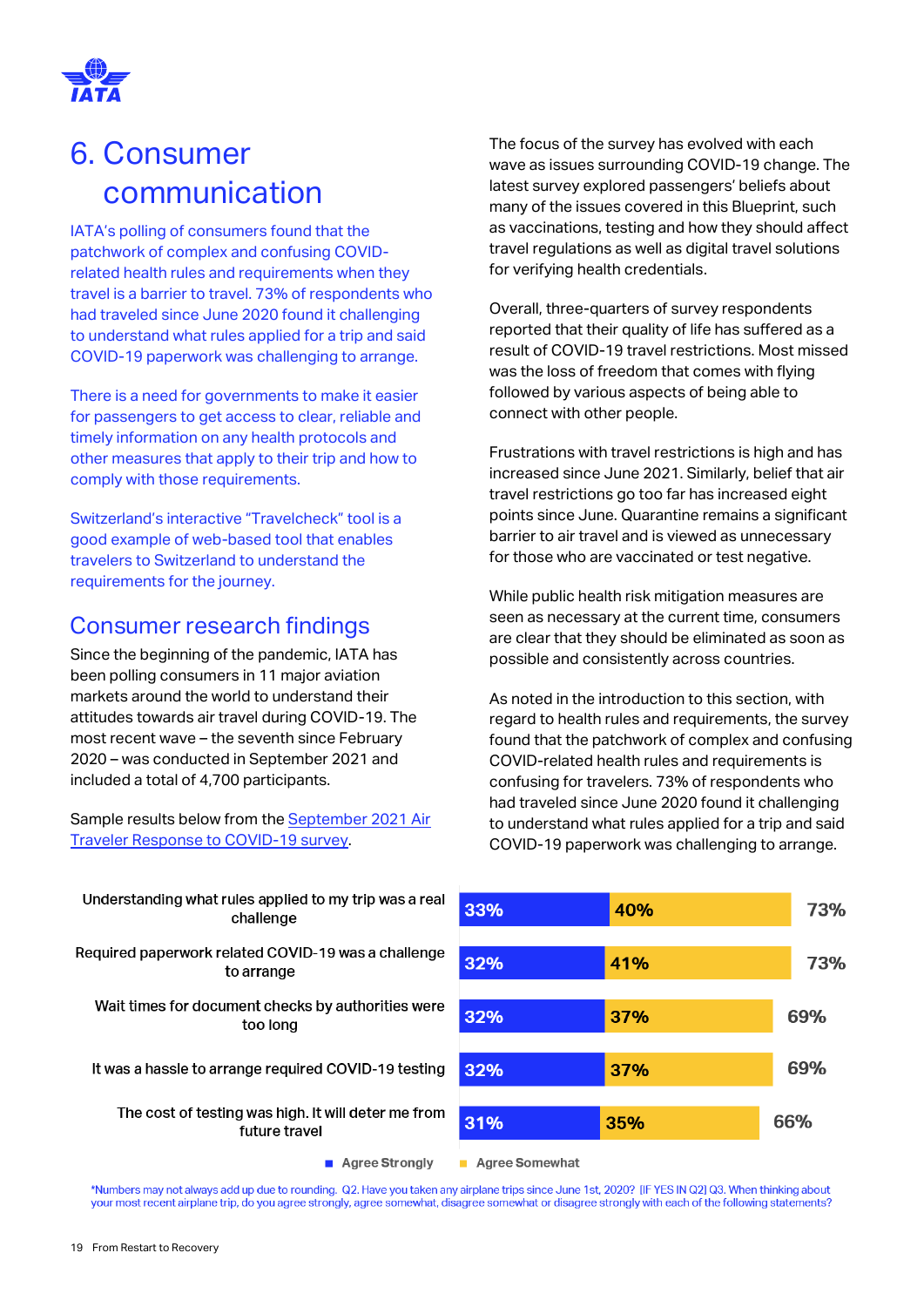

### Communication of travel rules

WHO's guidance on risk-based travel in the context of COVID-19 calls on States to communicate travel-related measures and requirements in a timely and adequate manner to promote and facilitate adherence to them by travelers.

Communication on travel measures and requirements should use clear and unambiguous language and provide clear definitions to avoid confusion. Information about relevant requirements should be provided in several languages: at a minimum the local language(s) and English as well as other languages according to major travel markets and other target populations.

### Tools to facilitate communication of travel rules

A number of States have introduced tools to help travelers to a country navigate the entry requirements for their journey.

#### **Swiss interactive "Travelcheck" tool**

A number of States have introduced tools to help travelers to a country navigate the entry requirements for their journey.

#### **Swiss interactive "Travelcheck" tool**

Switzerland's [Travelcheck](https://travelcheck.admin.ch/home) tool enables travelers to Switzerland to understand the requirements for the journey as a function of their itinerary, in other words taking into account their departure country and any other countries visited in the period before entry to Switzerland as well as their health status.

The Travelcheck comprises of a number of multiple option questions, addressing the following topics:

- **Immigration status**: whether the individual is a Swiss national, has residency, is covered by freedom of movement rules or has an appropriate visa;
- **Countries visited**: documenting all countries that the traveler has visited in the 10 days before entering Switzerland;
- **COVID-19 vaccination status**: whether the traveler has been fully or partially vaccinated, and if so with which vaccine, or has proof of a prior infection with COVID-19.

▪ **Exemptions**: whether the traveler is subject to any specific exemptions, for example applying to transiting passengers or transport workers.

Based on these answers, the Travelcheck tool advises whether the traveler is entitled to enter Switzerland and what conditions apply.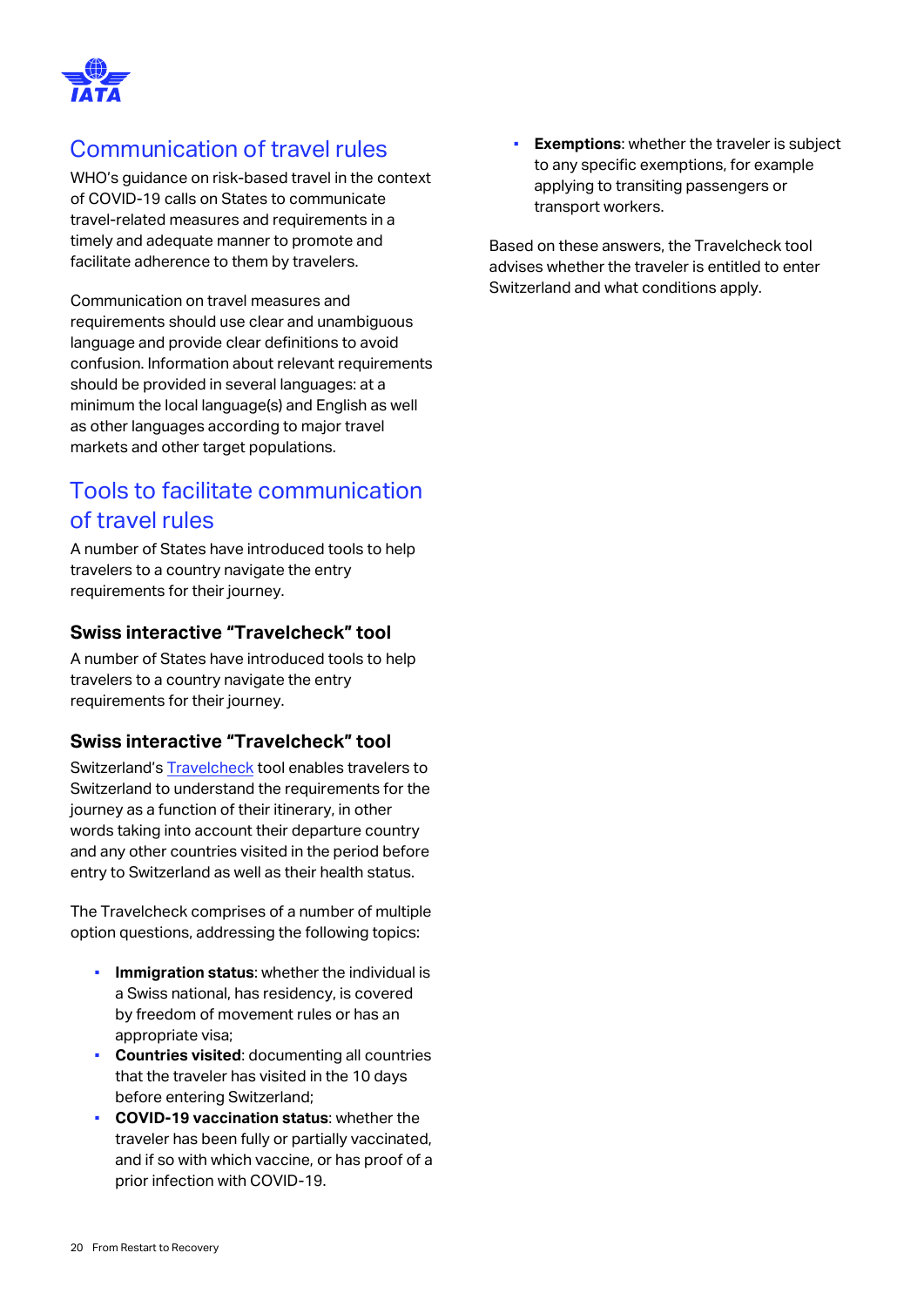

# <span id="page-20-0"></span>7. Air travel postpandemic

Governments and industry stakeholders should start preparing now for the transition to a situation in which the measures set out in this document are no longer required and in which there will be a return to a more normal flying experience.

At the same time, COVID-19 has highlighted the need to accelerate the adoption of technology solutions to provide a genuinely contactless, safe and seamless travel experience to passengers.

Finally, Governments and industry must ensure that aviation is better prepared for future health emergencies, including better collaboration and communication between aviation and health sector at local, national and international levels.

### Towards the removal of COVID-19 health protocols

As the world transitions from pandemic to endemic, there is a need to prepare to the gradual and progressive relaxation and removal of the public health measures that are currently in place for international air travel.

Measures should remain in place only for as long as they are needed. As with aviation safety regulation, sunset clauses and defined review periods are important. It is also important that the removal of measures is carried out in a managed and coordinated manner given the global nature of the air transport industry and the need for international consistency, not least to reinforce consumer confidence and facilitate compliance with rules.

At an international level, ICAO – through the CAPSCA mechanism – should commission an evidence-based audit of all public health measures that are included in the CART Take-Off Guidance and the Manual on Cross-Border Risk Management. At a national level, governments should set out roadmaps for the relaxation of measures and paving the way for a return to more normal operations and an enhanced traveler experience that will support the sustainable recovery of travel demand.

As our understanding of the SARS-COV2 virus and its dynamics of transmission has evolved, it has become clear that some measures are not effective or that their benefit is small in comparison to the cost and disruption that they cause. Temperature screening is an example of a measure that remains widespread despite considerable evidence that its effectiveness in detecting positive cases is very low. Similarly, high frequency deep cleaning and disinfection of aircraft is not justified given that the evidence indicates very clearly that surface spread is not a major driver of transmission and given the considerable cost and time that such protocols involve. These measures should be relaxed immediately.

Other elements of the multi-layered risk mitigation framework should be subject to regular review, and where such measures are implemented through regulatory mandate, the supporting legislation should be subject to sunset clauses with a review period every 3 months to identify the scope to relax measures as they are no longer justified given the evolution of the health situation.

### Future developments in the Passenger Process

The 2020 Covid-19 pandemic and industry crisis has shown the urgent need to provide a contactless safe and seamless airport experience to passengers. While it remains difficult at this point to know with any certainty how the industry will evolve, there are trends to observe, and we can expect continued growth in digitization and the application of technology to increase efficiency and improve passenger experience as well as comfort safety. Passenger surveys report that reducing the need for queueing at airport counters and interacting with staff and other passengers are among travelers' top priorities.

Over the past two decades, air travel has been reinvented to put passengers in control of their journeys through self-service processes. These innovations enable travelers to arrive at the airport essentially "ready to fly". With digital identity technology, border control processes are also increasingly self-service using e-gates. The integration of health credentials into already automated solutions, based on globally recognized, standardized, and interoperable digital certificates,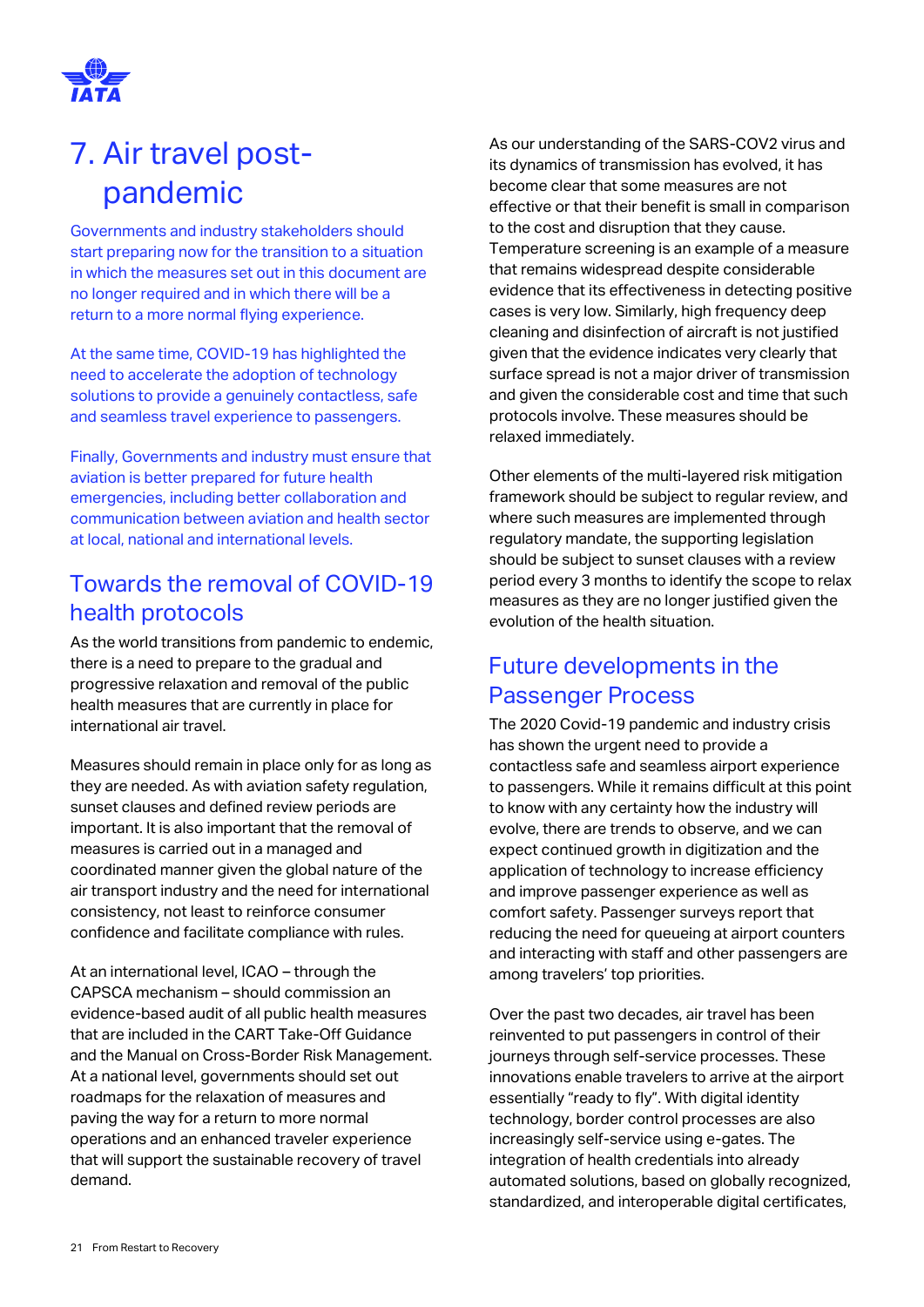

is a key for the restart, recovery and return to normal of the air travel experience.

The rapid development of technology and tools such as the IATA Travel Pass is already contributing to restart and recovery efforts. These smartphone based tools to manage passenger health credentials and identity information have been developed based on open standards, open APIs<sup>3</sup> and the IATA [One ID](https://www.iata.org/en/programs/passenger/one-id/) concept where the passenger's biometric information is captured and verified. As recovery continues, the investments made in these technologies can be leveraged to achieve a completely seamless end to end passenger process.

Biometric recognition and trusted digital identity are key to the One ID concept for enhancing the passenger's airport experience while improving the efficiency and security of paperless identification processes. Efficiency will increase by lifting current repetitive processes, such as the passenger having to present travel tokens (health credentials, boarding passes, travel documents, travel authorizations, etc.) at multiple touchpoints across their journey.

With the COVID-19 crisis, passengers' concerns and demands are changing. IATA's consumer poling found that once the pandemic has subsided, 84 per cent of travellers would feel safer having contactless processing throughout the airport. This is complemented by 65 per cent of travellers being extremely concerned or somewhat concerned by handing over their passport, phone or boarding pass to airline, airport and border officials. In addition, 73% are willing to share their biometric data to improve airport processes, a large increase from 46% in 2019.

#### **Contactless processing**

Contactless passenger processing at airport touchpoints enables physical interaction between people to be minimized and limits the exchange of documents; helping to protect passengers, as well as airline, airport, security and government employees from cross-contamination. In addition, the passenger is less likely to be required to queue

at control points making the management of social distancing easier while addressing airport capacity limitations at the same time. The increased use of advanced technologies to facilitate contactless processing of passengers has also been outlined as a key principle as part of the ICAO CART guidelines.

#### **Direct passenger information exchange**

Web portals and applications facilitate the secure and efficient exchange of information from passengers to airlines and governments in the face of growing information requests. These tools empower passengers with the capability to understand and comply with additional government requests during times of emergency and leverage the opportunity to directly and securely communicate personal health, identity and biometric information.

#### **Decentralized identity management**

Leading edge technology solutions using decentralized identity management are transforming the way identity data is shared and verified. These solutions put passengers in control of their own data and able to share only the minimum data or proof required for any transaction directly with airline, airports or governments via a secure and encrypted channel of communication. This protects against exposure of personal and sensitive identity, health and biometric data by removing the Airline as the 'middleman' and removing the need for the centralized storage of personal data by industry. This technology allows airlines, airports and government authorities to confirm information has been provided and assure that the passenger's collected information has been verified pre-travel and off-airport

#### **Interactive decision-making**

The concept of interactive decision making is based on better control for passengers to personalize their travel experience, based on improved communication and coordination of data sources. Interactive decision making becomes even more key in a post-COVID-19 world, where

**<sup>3</sup> API: Application Programming Interface**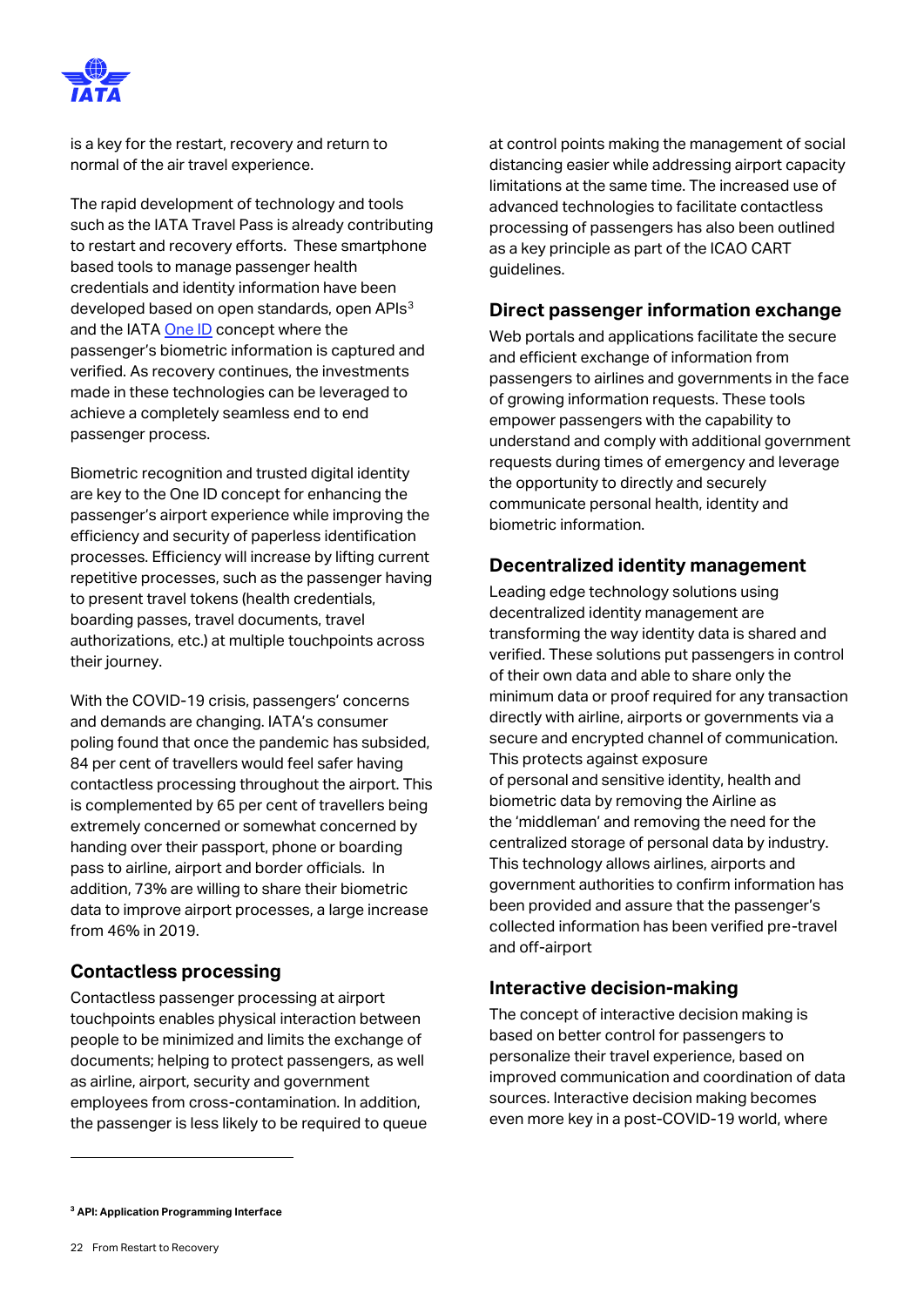

customers need up-to-date and accurate information about travel requirements and passenger travel authorizations including health information.

Passengers need to be enabled to customize their travel journey prior to their arrival at the airport. From purchasing parking to selecting retail and concession options to arrive at their gate, advanced API integration will allow for a personalized and contactless experience from curb to gate. In addition, APIs can support the exchange of relevant information between all stakeholders to ensure passenger are 'ready to fly' when they arrive at the airport and improve the management of airport capacity addressing predicted capacity constraints in advance.

COVID-19 has put greater focus on the need for a flexible approach and resilience. In turn, this brings an urgency to put available technology to use, to provide this flexibility and unlock the full benefits which are achieved with global coordination rather than isolated approaches.

### Preparation for future public health events

The effort to reopen borders and restart international air travel has not been straightforward and there is still a long way to go in order to achieve a strong and resilient recovery. Given the possibility that pandemics may be more common in the future, the challenges that COVID-19 has highlighted need to be addressed to put the whole aviation sector in a better position to face future health events.

COVID-19 has highlighted the challenge of developing a set of public health mitigation measures in the middle of an emergency. An immediate priority should be to develop an agile and proportionate risk-based framework that States can adapt to the specifics of future health emergencies - recognizing that they may be very different to COVID – and deploy rapidly to mitigate the disruption to international travel and trade and to support a much quicker recovery than has been the case during this crisis.

COVID-19 has also illustrated the limitations of the international legal framework as codified in the International Health Regulations (IHR). Those

Regulations are currently under review by the World Health Organization. It is essential that aviation stakeholders are involved in that review and that the perspective of the industry is taken into account. More generally, there is a need for more cross-sectorial collaboration at global and national levels.